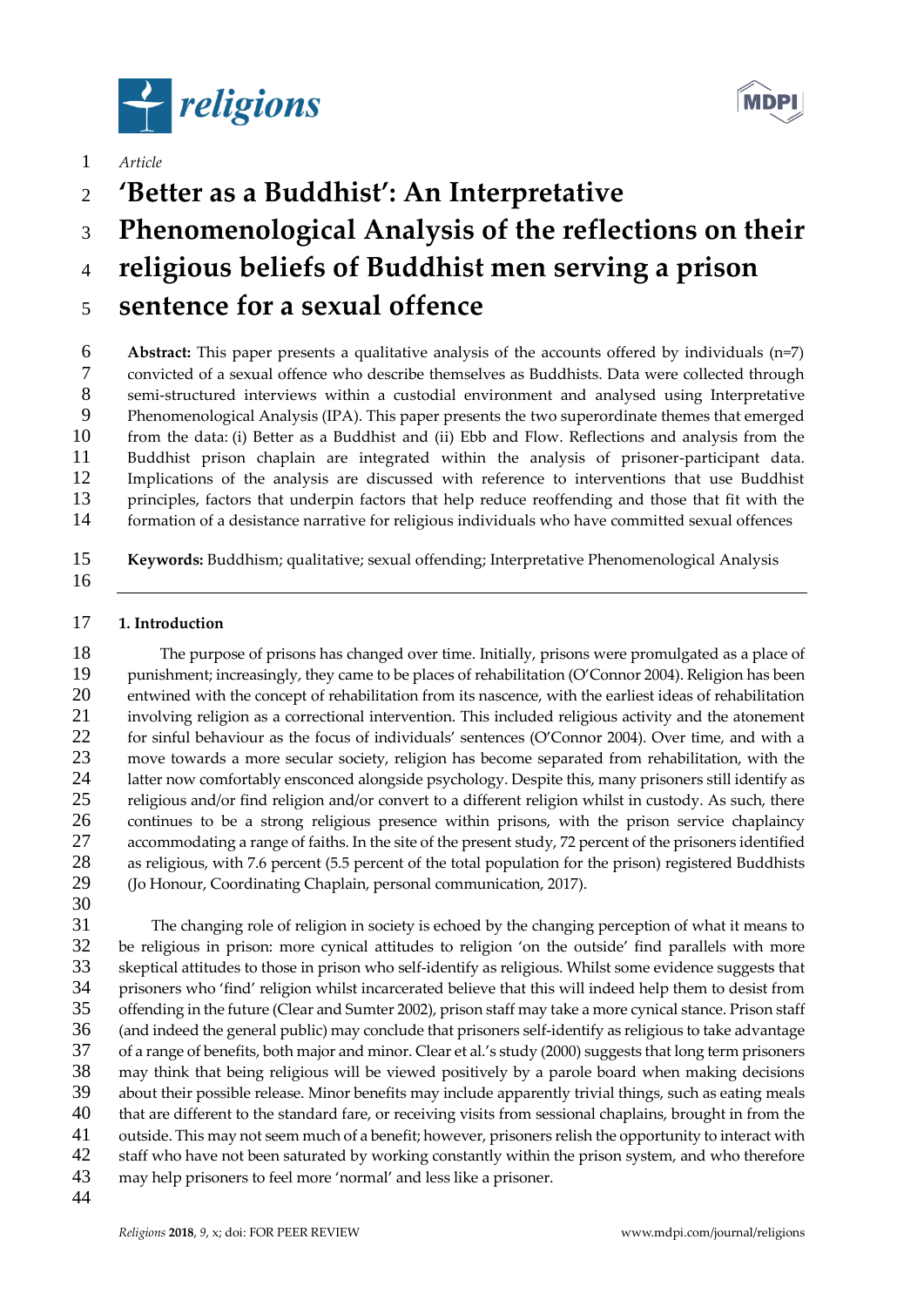There has been a plethora of research examining the putative impact of religion on desistance from offending, seeking to explain how religion may inhibit an individual from continuing to commit crime (Hallett and McCoy 2014; Salas-Wright et al. 2014; Eshuys and Smallbone 2006; Kewley et al. 2016; Kewley, Beech and Harkins 2015). As a mainstream religion in Western society, Christianity is typically the religion that is the focus for this type of research. Such studies have predominantly reported an inverse relationship between religion and offending, although this is not consistently the case (Clear and Sumter 2002). Researchers have subsequently proceeded to generalize these findings from Christianity to all religions, echoing early research difficulties in the psychological study of religion when Christianity dominated people's construal of what a religion was. Yet religions vary in 54 personality, practice and reputation. Generalizing religious desistance research from studies<br>55 predominantly conducted in the US including high proportions of Christian participants, and with predominantly conducted in the US, including high proportions of Christian participants, and with many prisoners serving prison sentences for violent/anti-social crimes, has limitations. Examining why people have desisted from crime, through the analysis of rich, idiographic data, allows us to 58 conceptualize the mechanisms through which each faith may inhibit reoffending. Where the type of<br>59 offending is driven by different motivations and risk factors to generic violent/anti-social offending, as offending is driven by different motivations and risk factors to generic violent/anti-social offending, as is the case with sexual offences (Mann, Hanson and Thornton 2010), idiographic data additionally offers explanatory depth to the quantitative association between desistance and faith.

62

 Sexual crime is increasingly being recognised as a serious societal concern. Secondary prevention initiatives, such as Dunkelfeld in Germany (Beier et al. 2009), the work of the Lucy Faithfull Foundation and Safer Living Foundation in the UK (Winder, Hocken and Allen 2017), and the Utah Prevention Project in the US are emerging across the world. The number of people being convicted of sexual offences is rising in the UK, with the highest number of sexual offences (since national recordkeeping commenced) being reported in December 2015. For the first time, the total number of sexual offences in a year exceeded 100,000 (Office for National Statistics 2015). The number of individuals who have been convicted of a sexual offence has risen by nine percent in the past twelve months, with the total now at 71 12,771 sentenced individuals, representing 15 percent of the total prison population (Offender<br>72 Management Service 2016). This means that an increasing number of people who have been convicted Management Service 2016). This means that an increasing number of people who have been convicted 73 of a sexual offence will now be living in the community. For these individuals, nasty societal attitudes<br>74 to 'sex offenders' will be just one of the challenges they face on release from prison. to 'sex offenders' will be just one of the challenges they face on release from prison.

75

76 Kewley and colleagues (2016) highlighted how religious prisoners could find the process of 77 reintegrating with society is helped by their engagement with a religious group or community, yet the 78 authors state: 'however, some caution is needed as the transition from offender to non-offender was not<br>79 seamless or straightforward for those with an innate sexual interest in children' (p.21). This is one 79 seamless or straightforward for those with an innate sexual interest in children' (p.21). This is one 80 element that distinguishes sexual offending from other offending as sexual interest can be difficult, or<br>81 sometimes impossible to change (Beckstead 2012). With sexual offending, the reintegration can also be sometimes impossible to change (Beckstead 2012). With sexual offending, the reintegration can also be 82 far more difficult (Harper, Hogue and Bartels 2017) yet emotional isolation is also a dynamic risk factor 83 for sexual reoffending. The capacity to engage with a social group, and to identify with them, could 84 function as a protective factor; moreover, engagement with a social group in the community could help<br>85 to reduce the 'social curse' (Stevenson, McNamara and Muldoon 2014) that the label of 'sex offender' to reduce the 'social curse' (Stevenson, McNamara and Muldoon 2014) that the label of 'sex offender' 86 brings with it.

87

88 Although the interrelationships between religion and desistance from sexual offending has only 89 recently started to be investigated, there have been several studies examining the interrelationships<br>90 between religion and desistance from generic, non-sexual, offending (McGuire 2013). Offending between religion and desistance from generic, non-sexual, offending (McGuire 2013). Offending 91 behaviour programs have been developed and adapted over time to reduce an individual's likelihood 92 of reoffending. In recent years, techniques such as mindfulness have been introduced and there are a<br>93 number of studies highlighting its potential effectiveness with an offender population (Bowen et al. 93 number of studies highlighting its potential effectiveness with an offender population (Bowen et al.<br>94 2006: Dunn 2010) This technique stems from Buddhist practice and has been present for hundreds of 94 2006; Dunn 2010). This technique stems from Buddhist practice and has been present for hundreds of<br>95 vears with Buddhists all over the world engaging in mindfulness on a daily basis. Research has reported years with Buddhists all over the world engaging in mindfulness on a daily basis. Research has reported 96 that practising mindfulness is an effective therapy for a variety of psychological problems, being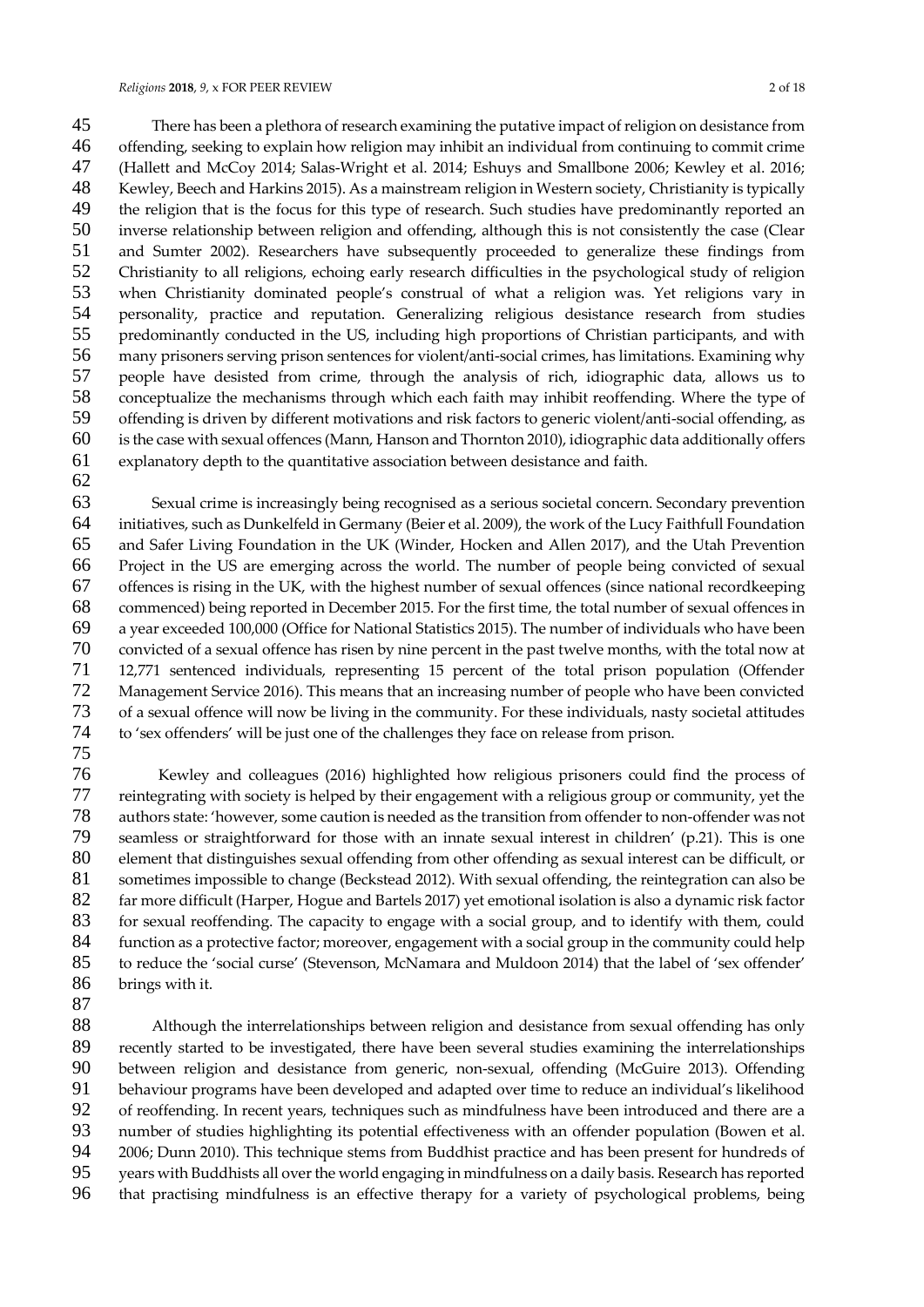97 especially effective at reducing anxiety, depression and stress (Khoury et al. 2013). Researchers have<br>98 reported that participants that engaged in mindfulness and other Buddhist-derived interventions

- 98 reported that participants that engaged in mindfulness and other Buddhist-derived interventions 99 showed improvements across a range of criminogenic variables including substance abuse (Simpson et
- 100 al. 2007), anger and impulse control (Derezotes 2000), hostility (Dunn 2010), relaxation (Derezotes 2000),
- 101 self-esteem (Dunn 2010), and increased optimism (Bowen et al. 2006). These Buddhist practices have
- 102 now been included in mainstream sex offender treatment programs run by the UK prison service.
- 103

 During someone's time in custody, an individual's religious practice is unlikely to be considered unless it has been found to be directly linked to their risk of reoffending. This is also the case within structured risk assessments that are often completed, particularly with long-term prisoners. With the current movement to consider and develop individuals' protective factors (de Vries Robbé et al. 2015), it is possible that religiosity could play a more important role in the future as elements of religious behaviour could assist in protecting individuals from future offending. This study attempts to develop 110 an understanding of the role Buddhism plays in the lives of men convicted of sexual offences as a<br>111 starting point for considering the role it could play within risk or protective factors for individuals. starting point for considering the role it could play within risk or protective factors for individuals.

## 113 **2. Results**

114 The experiences and reflections of individuals serving custodial prison sentences for sexual 115 crime who are practising<sup>1</sup> Buddhists map into two main themes, presented in Table 1 below.

116

112

117

119

118 Table 1: Superordinate and Subordinate Themes

Superordinate Themes Subordinate Themes 1: Better as a Buddhist 1.1: Buddhist qualities 1.2: I can see clearly now 1.3: Better future 1.4: Attachment is futile 1.5: Rose tinted spectacles 2: Ebb and flow 2.1: Karma 2.2: Emotional balance 2.3: Acceptance 2.4: Open to abuse

120 121

122

 $\overline{a}$ 

### 123 2.1 Better as a Buddhist

1 Buddhist training can be divided into three sections: moral discipline, concentration and wisdom. Moral discipline begins with the observance of precepts, which anchor one's actions in principles of conscientious behaviour and moral restraint. Generally, lay Buddhists adhere to five basic precepts: to avoid harming sentient beings, to avoid taking what is not freely given, to avoid sexual misconduct, to avoid harsh or false speech and to avoid intoxicants including drugs and alcohol. Concentration, in the form of meditation is intended to stabilise the mind and clear away the obstacles to the unfolding of wisdom and greater clarity. When applied conscientiously and consistently this structured approach does lead to, amongst other things, greater clarity and insight into the "process" we call "me" (Kumar 2002; Rodrigues 2005).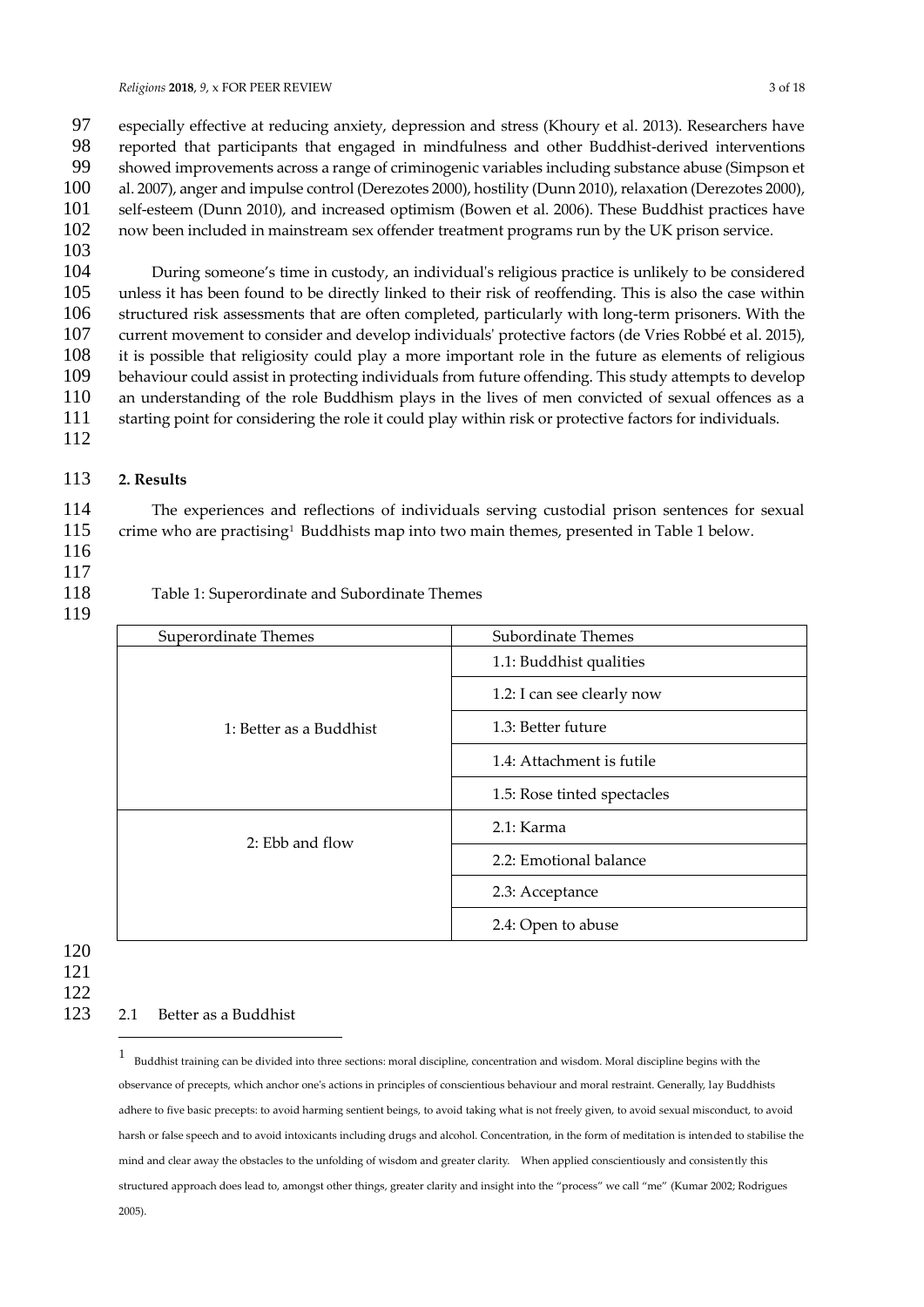This superordinate theme articulates the positive qualities that participants expressed they had gained from becoming a Buddhist and engaging in Buddhist practices; this theme reflects participants' beliefs that they had changed their lives and themselves for the better. All the participants explained that the way in which they viewed and interpreted situations had altered, and 128 they had become better people because of their practice.

2.1.1 Buddhist Qualities

 One of the most common themes that emerged from the data set was how participants had changed and how their perception of the world around them had changed since they started practising Buddhism.

 "Buddhists are striving, if they're practising Buddhists, to erm improve themselves, to improve 136 their perception of the world, be mindful and kind" (Hengist).

 Participants asserted that the changes in themselves and their perceptions of the world had come about from an active process of 'striving', where individuals actively seek to change the way they think and make decisions. In the extract above, Hengist highlighted the constant development that he (and the others) believed was taking place as their Buddhism encouraged them to constantly strive 142 to be better people. By taking notice of his actions and decisions, Hengist feels he can deliberately<br>143 choose more positive actions and, over time, become a better person because of his ability to observe choose more positive actions and, over time, become a better person because of his ability to observe himself and to decide to behave in a more positive way (see Maruna 2001). This appeared to be an important Buddhist quality and participants took pride in their increased level of self-awareness and morality. By making the distinction of 'practising Buddhists', Hengist suggests that these skills are not available to other individuals (or to himself previously) and increases his belief that he is better as a Buddhist. It has been asserted that religiosity is frequently the source of desistance for those who manage to live offence-free lives (Hallett and McCoy 2014).

 Building insight and understanding our behaviour and decision-making is something that is of 152 value not only within Buddhism, but to anyone working within a custodial environment. Many<br>153 offending behaviour programs provided in prison spend a significant amount of time attempting to offending behaviour programs provided in prison spend a significant amount of time attempting to 154 improve people's insight in their offending behaviour to help prevent them from reoffending. For<br>155 most of the participants, being Buddhist meant being a good person both in the current moment and most of the participants, being Buddhist meant being a good person both in the current moment and for the foreseeable future. This takes the insight-building one step further by applying morals to decision making and making the choice to apply any learning about themselves in a positive manner. 

 "I think the main value I take from it [Buddhism] is just how to be a better person erm both now and in the future" (Alphonse). 

162 Identifying as a Buddhist appears to promote self-improvement in a way that was apparently not possible for the individual previously. The above extract is one characterized by moral reform in that through Buddhism they can become a better person, that is, someone who engages in more pro- social acts and fewer selfish ones. Such narratives of moral reform are common in prisoners who are 'getting right with God' (Presser and Kurth 2009). For Alphonse, Buddhism appears to have provided him with a set of guidelines which help him to be a better person. It appears to be more than merely personal introspection, but actively applying Buddhist principles to their lives which helped them to feel that they were transforming into 'good selves' (Perrin and Blagden 2014). Participants highlighted characteristics they have developed since beginning to practise Buddhism; these included being more compassionate and understanding of others' foibles.

 "I don't judge anybody you see, I've got no right to judge anybody…friendship towards other people not to harm other people, you know, just to be an all-round good guy…not criticize anybody" (Keith B).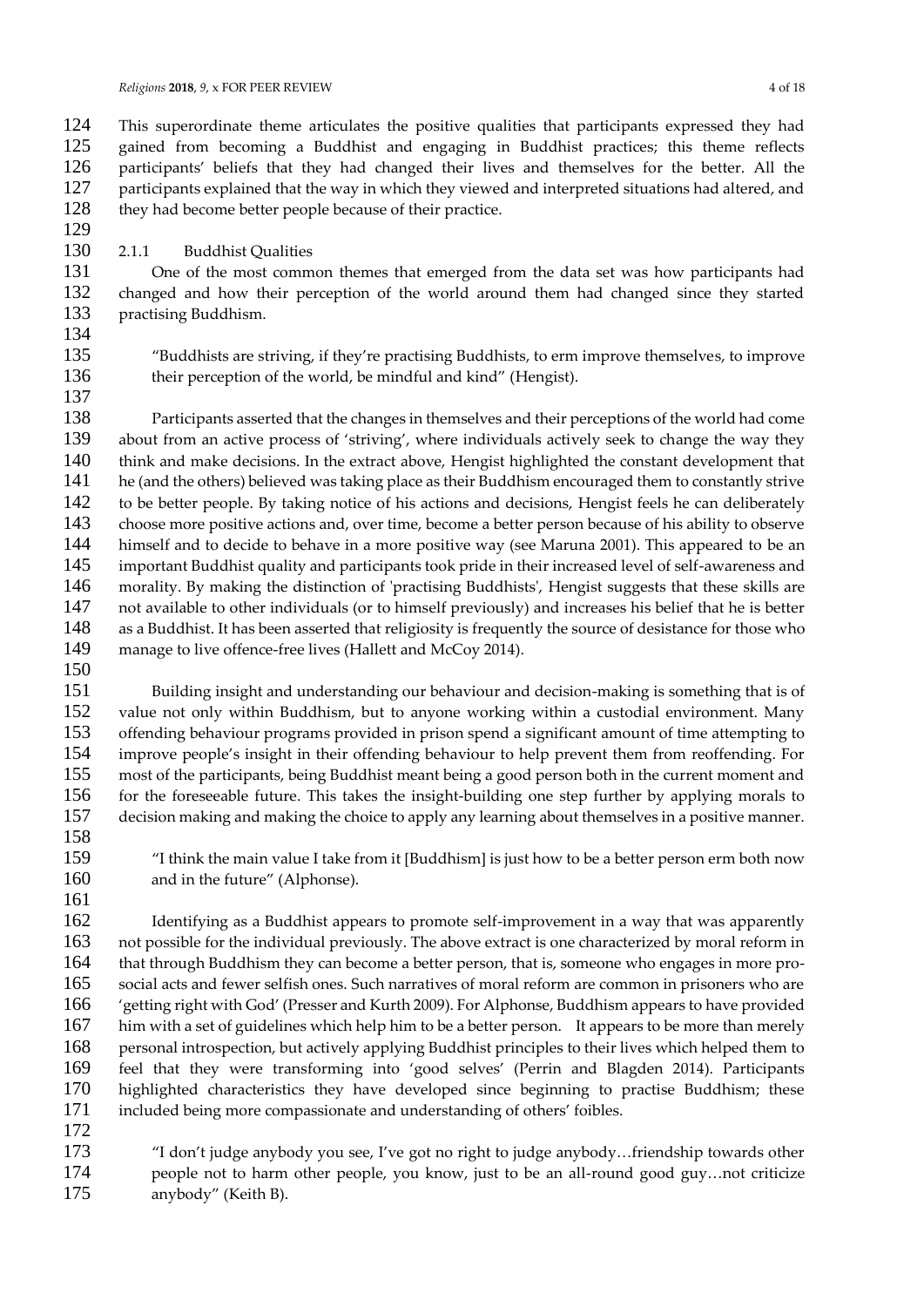"R: so how do you define being a Buddhist?" 178 "P: erm nice...yea that's just what it is, it's just being nice" (Alphonse).

 All participants reported they had developed and improved themselves through their Buddhist practice; consequently, they also espoused a more positive self-identity of 'Buddhist'. This master status (Goffman 1963) of 'Buddhist' is a helpful move away from a denigrating label, or social curse (Stevenson, McNamara and Muldoon 2014), which should help them move on from their previous stigmatized identity, the 'old me' who offended. The qualities they outlined (compassion, being understanding) are presented as not being part of themselves before (i.e. while they were offending); therefore, by developing these qualities, participants are distancing themselves from their offending and the person they were at the time. Not only do they perceive themselves to be better people for having developed themselves through their Buddhist practice, but this also helped to take them further away from their identity as a 'sex offender'.

2.1.2 I can see clearly now

 This theme encapsulates the notion that becoming Buddhist had helped participants to become more objective in their outlook, and to have a greater awareness of themselves and others. Participants felt that Buddhism had given them a clear purpose and path in life.

- "It's more a case of refining the way that I view the world into a way that's more skilful" (Keith).
- 
- 
- 

 "the main thing, by stepping back and thinking about things first and seeing things for what 199 they are straightaway...it teaches you to see the bigger picture...you can see the right way of

 doing something" (Paul Swift). 

 All participants spoke about how Buddhism helped them think more clearly and gain a better perspective on life. Being Buddhist appeared to allow participants to enter a process of self-reflection. This in turn allowed individuals to change their self-narratives. Presenting a positive self-conception has been demonstrated as leading to positive behaviour change (see Presser 2004), becoming a cycle 206 of hope and promise, where a positive self-image leads to positive behavior which further reinforces<br>207 a positive sense of self. There was a sense not only of being less insular in their thinking and of now a positive sense of self. There was a sense not only of being less insular in their thinking and of now being able to see the 'bigger picture'. Participants also spoke about things appearing to 'make sense', and of gaining more structure to their decision-making and problem solving. The notion of now 210 having the right way to approach situations was consistent across participant narratives, the sense<br>211 that being able to be objective provided them with an ability to deal with situations in a way that 211 that being able to be objective provided them with an ability to deal with situations in a way that 212 non-Buddhists (which included their former selves) could not. The ability to engage in self-reflection non-Buddhists (which included their former selves) could not. The ability to engage in self-reflection and self-evaluation are cornerstones of self-regulation, which in turn can posit behavioral change and contribute to desistance (Göbbels, Ward and Willis 2012).

216 This increased clarity was linked with practising mindfulness and being present in the moment,<br>217 of paying attention to one's surroundings, thoughts and emotions. By behaving mindfully, of paying attention to one's surroundings, thoughts and emotions. By behaving mindfully, participants felt they developed an increased awareness of situations and were therefore better able to make the 'right' decision. Consequently, they gained confidence and self-esteem through acting more mindfully and objectively.

 "Mindfulness has to be mindful of, in my view, of things as they are. To see things, the negatives 223 and the positives at the same time, as they are, to see the reality of it because if you start looking<br>224 at it in a skewed way then I think that's unhealthy (Keith). at it in a skewed way then I think that's unhealthy (Keith).

 This participant suggests the way that he viewed things previously was detrimental to himself (and perhaps others). The use of 'skewed' implies he is aware that he was not perceiving things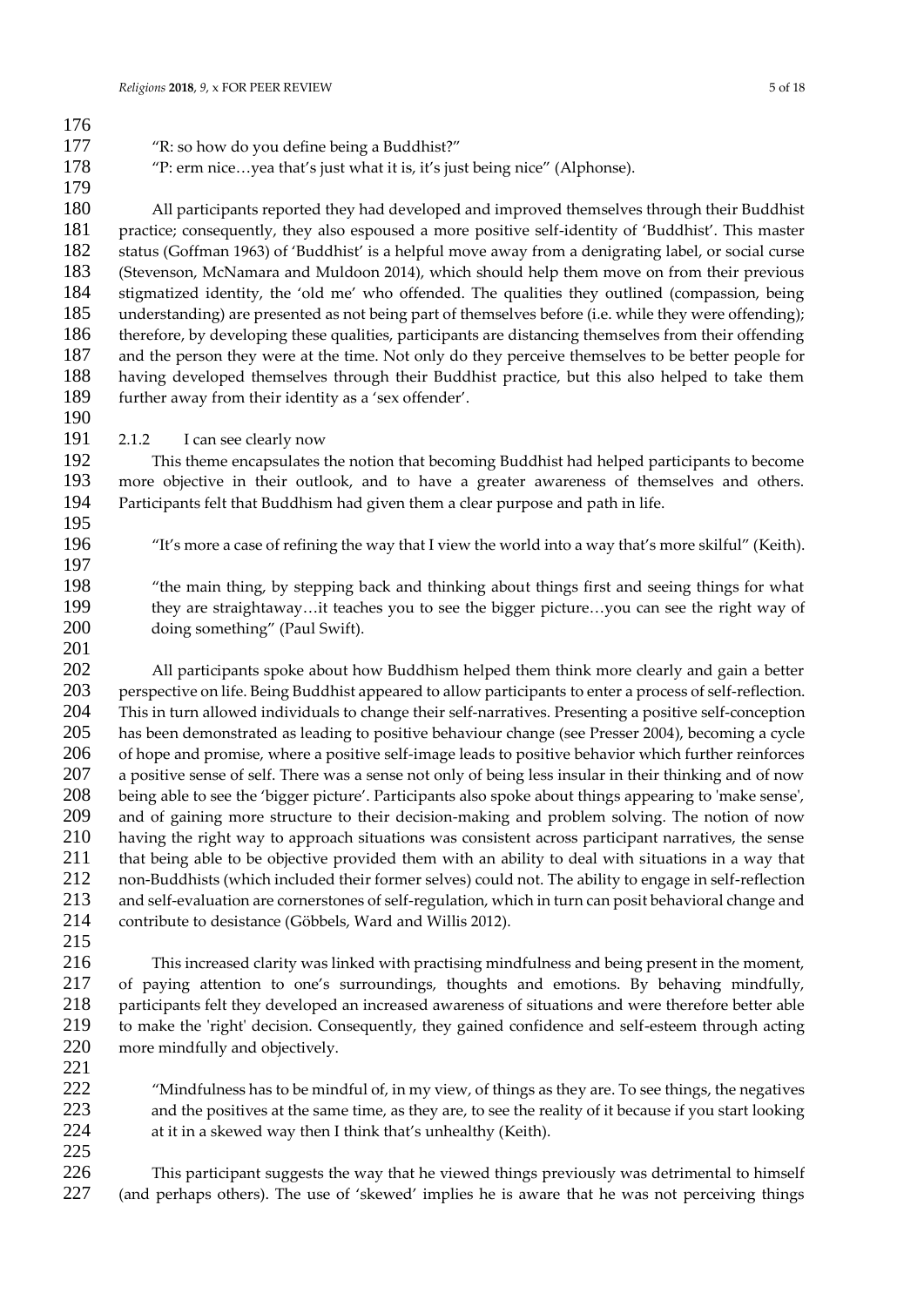2.1.3 Better Future

 Participants asserted that their Buddhist practice helped them both 'in the moment' but also to cope with their daily experience of being in custody. Moreover, participants also highlighted how 235 they believed their Buddhist practice offered them a better future, and a chance to atone for their past actions.

 "Buddhism will have a big influence on the way I live from now on…it's going to keep me safe…the choices that I make is going to make my life what I want it" (Keith B).

241 In this extract, Keith B sets out how his Buddhist practice will affect his future life. Keith B is<br>242 asserting that he will now have control over his life through being able to actively make good choices: asserting that he will now have control over his life through being able to actively make good choices; he also explains how he will be kept 'safe' by Buddhism. Keith B explains Buddhism will, through practices such as mindfulness, through changes in personal characteristics, such as greater self- awareness, and by living in harmony with the Buddhist Noble Truths, allow him to lead a safe and offence-free life. 

- Participants' narratives in this subtheme also linked to possible future selves. A possible self is 249 a future orientated construct of 'self' formulated by an individual in relation to hopes, fears and 250 aspirations for the future. Possible selves draw on versions of the self in the past and how they would aspirations for the future. Possible selves draw on versions of the self in the past and how they would 251 like to be in the future (Markus and Nurius 1986). Buddhism appeared to be assisting participants to 252 formulate pro-social selves that they wanted to be in the future. The possible self can allow for formulate pro-social selves that they wanted to be in the future. The possible self can allow for practical identities to be formed i.e. those that are pro-social goal orientated.
- 

 Several participants expressed the hope that they would have the opportunity to make amends 256 for their past 'unskilful' behaviour. Skilful thinking and behavior, the practice of upaya in Mahayana<br>257 Buddhism, represent intentions rooted in selflessness, kindness or wisdom as opposed to unskilful Buddhism, represent intentions rooted in selflessness, kindness or wisdom as opposed to unskilful 258 means derived from greed, delusion or hatred (Schroeder 2000). A cultivation of positive mental<br>259 states allows one to think and act skilfully and with compassion: to associate with others practicing states allows one to think and act skilfully and with compassion; to associate with others practicing upaya or embracing a similar mind-set encourages one's own practice and adoption of the positive 261 outlook described by the participants.

263 Participants felt that their future behaviour would help them to atone for their previous<br>264 'unskilful' behaviour, and that Buddhism offered a framework to understand this change and 'unskilful' behaviour, and that Buddhism offered a framework to understand this change and development of the self in a way that society was not willing to do for someone who had committed a sexual offence. This corresponds with the indication that participants felt shame, guilt and remorse for their offending, and the bad decisions they had made which led them to offend. Practising 268 Buddhism appeared to be a method by which they could atone for past actions and deal with the<br>269 negative emotions they felt regarding their offending. negative emotions they felt regarding their offending.

 "I won't hurt people I love anymore I think Buddhism is, for me, the best thing I can do…if I can really really get to grips with making myself a good person in prison I can do it really well on 273 the outside so I mean the concept of atonement comes to me a lot, it really really seems a priority for me to atone for what I did. When I get out I can structure my life properly to A) not do any harm and B) atone and that will be for the rest of my life" (Hengist).

 Here Hengist talks about the structure Buddhism offers him which helps him to atone for his 278 past behaviour. Right now, in prison, with the help of Buddhism, he is becoming a better person, a different person. This narrative shift is an important aspect in the creation of a pro-social identity and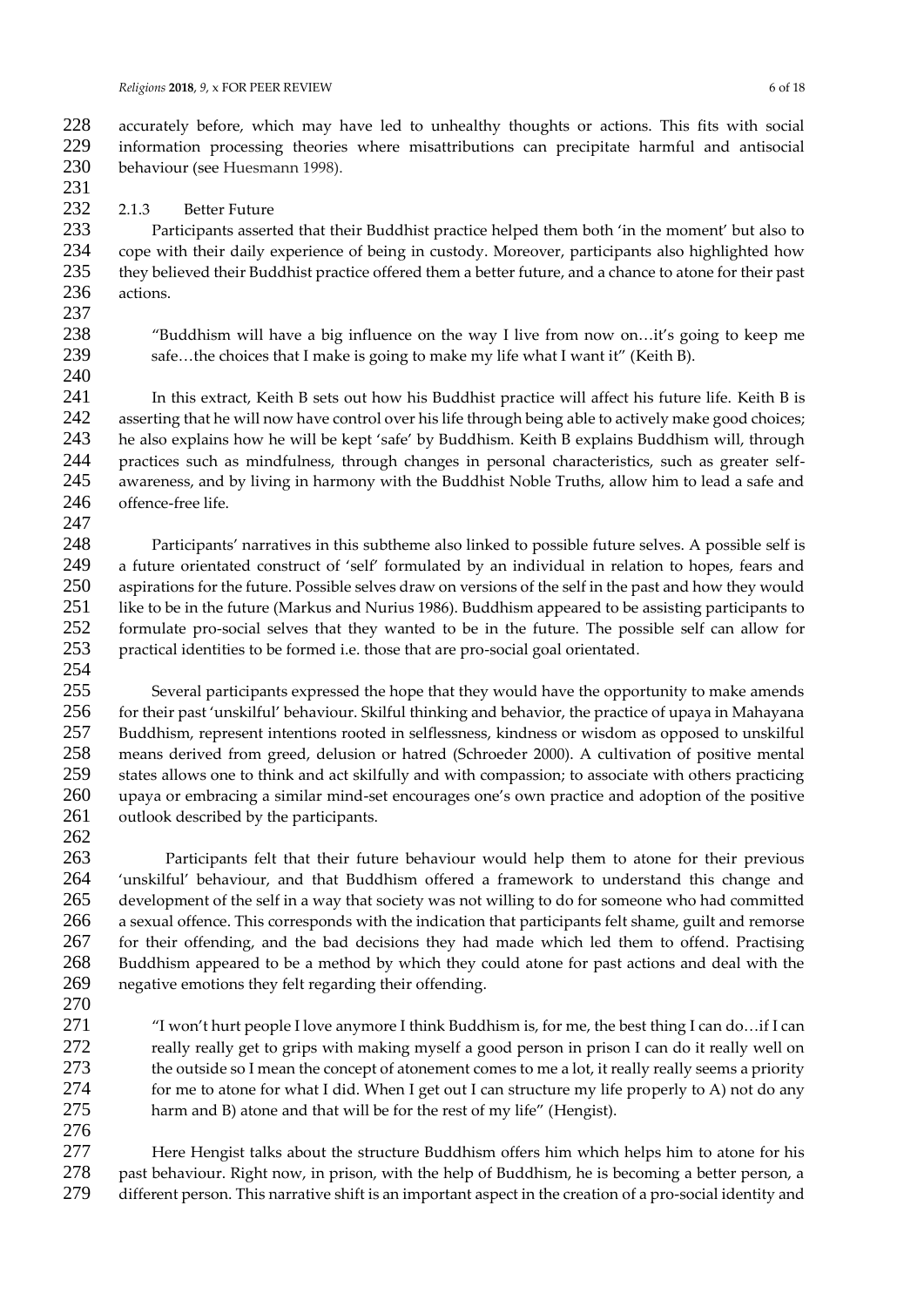280 for desistance from reoffending. Religious narratives can provide powerful vehicles for people to<br>281 feinterpret their sense of identity into something far more palatable (Maruna, Wilson and Curran reinterpret their sense of identity into something far more palatable (Maruna, Wilson and Curran 2006). There are clear links through participants' narratives and within this theme with redemption and atonement for their past (bad) behavior. The redemptive self is a powerful motivator of change 284 because one's identity becomes invested in this narrative of change (McAdams 2006), within the<br>285 themes here this is achieved through participants adopting 'Buddhist qualities'. In many cultural themes here this is achieved through participants adopting 'Buddhist qualities'. In many cultural narratives, common redemptive narratives incorporate forms of atonement (ibid). A negative emotional event becomes the opening act in a transformative and redemptive sequence. The positive ending, here, being a 'new' person, transformed through Buddhism. Here, faith and practice provide 289 people with an enduring sense of positive self-transformation within the identity-defining life story<br>290 (McAdams et al. 2004). The 'redemption script', for example, is characterized by wanting to 'give (McAdams et al. 2004). The 'redemption script', for example, is characterized by wanting to 'give something back' and a recognition that, although individuals cannot change the past, they are aware 292 that no one but themselves can control their present and future (Maruna 2001).

293<br>294

294 Participants claimed that their Buddhist practice and changed outlook on the world would<br>295 reduce the likelihood of them reoffending on release. This appeared to stem from being more mindful 295 reduce the likelihood of them reoffending on release. This appeared to stem from being more mindful 296 about their actions, as well as now having the Sangha for support. 297

- <sup>298</sup> "I hope [Buddhism] will help me fit in because erm the world is a valid place out there and I<br><sup>299</sup> used to be a part of it so I want to stay calm and focused" (John Doe). used to be a part of it so I want to stay calm and focused" (John Doe).
- 301 "[other Buddhists] would have responded [to my offending] in a different way to the kind of tabloid reaction or propaganda…they'd see that for what it is [respond] with a very 303 understanding kind of way" (Paul Jones).
- 304

300

305 For some participants, Buddhism was helping individuals obtain a sense of belonging, to allow 306 them to belong to the world. This is important, particularly with this client group who experience a 307 stigmatizing, hostile and rejecting world (Jahnke and Imhoff 2015). Indeed, finding 'belonging', can 308 act as a protective factor (de Vries Robbé et al. 2015). Participants envisaged a better future due to <br>309 their Buddhist practice - not only because of the skills they have learnt (mindfulness, objectivity, their Buddhist practice - not only because of the skills they have learnt (mindfulness, objectivity, 310 compassion), but because they would now be part of the Buddhist community. Participants<br>311 expressed confidence that other Buddhists would accept and forgive them for their offending since expressed confidence that other Buddhists would accept and forgive them for their offending since 312 Buddhism promulgated compassion and a non-judgmental stance. Participants spoke confidently 313 about the future, downplaying concerns regarding other Buddhists' responses to their offending. 314

- 315 Attachment to a cohesive group, such as a religious community, can indeed be a social cure,<br>316 bringing numerous wellbeing benefits and mitigating the 'social curse' of belonging to a group that bringing numerous wellbeing benefits and mitigating the 'social curse' of belonging to a group that 317 is seen as unwanted by society, that of 'sex offender' (see Clifford, McNamara and Muldoon 2014). 318 Furthermore, the hope of 'better futures' and possible selves cannot be underestimated, as research 319 has found that self-identification and positive self-image are significant predictors of post-prison<br>320 outcomes (LeBel et al. 2008). In contrast, feelings of stigmatization and a fear of being 'doomed to 320 outcomes (LeBel et al. 2008). In contrast, feelings of stigmatization and a fear of being 'doomed to deviance' are associated with increased rates of recidivism (McCulloch and McNeill 2008). deviance' are associated with increased rates of recidivism (McCulloch and McNeill 2008).
- 322
- 323 2.1.4 Attachment is futile<br>324 This subordinate theme

324 This subordinate theme captured participants' aim to have less attachment to things in the<br>325 future. This fits with the teachings of Buddhism which states that all things are temporary, that future. This fits with the teachings of Buddhism which states that all things are temporary, that 326 attachment equals suffering, thus Buddhists should try to remove their attachments to (for example) 327 material possessions to reduce personal suffering.

328

329 "I get quite attached to people, I make friends and I expect them to be there all the time so when 330 they're not then that gets me down a bit but then I'm learning not to attach myself to people or 331 things" (Paul Swift).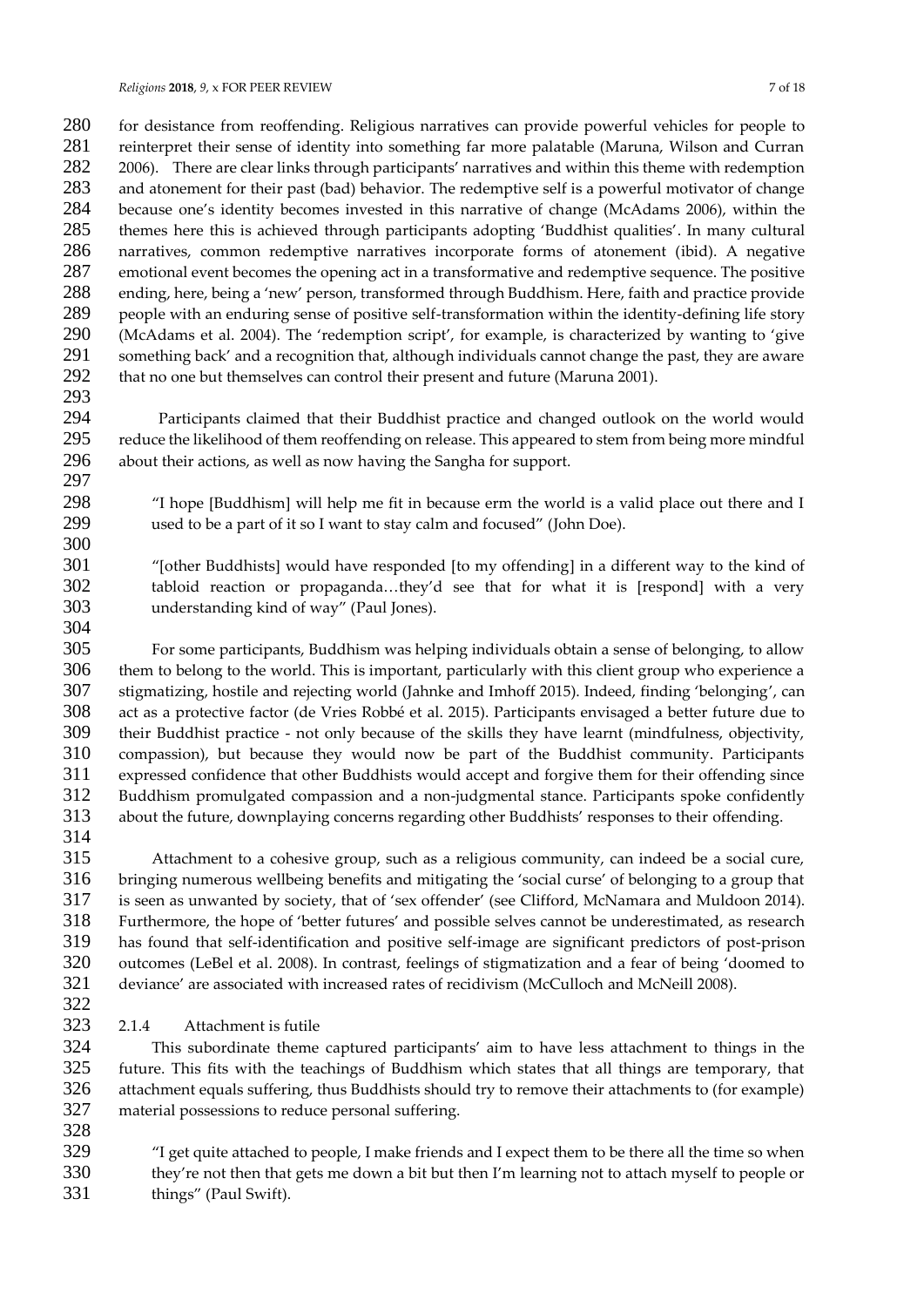"There really isn't anything called the future there is only the present moment" (Hengist).

 Participants spoke about how, since becoming Buddhists, they have tried to adopt a less anxious attitude apropos their relationships with others, following this Buddhist notion of impermanence in life. Being able to step away from attachments might be helpful for those convicted of sexual offences, who have often lost relationships by virtue of the nature of their offence and have been stripped of possessions as one of the pains of imprisonment (Crewe 2011). Thus, a teaching that helps people to rationalize how attachment could be unhelpful may be a positive for these men, giving a meaning to what they have lost.

 Attachment to sex was a key area that was highlighted within the interviews and is relevant to the participants' offending. Participants highlighted how they felt Buddhist teachings would help them to manage this in the future.

 "[sexual] pleasure is an attachment and in forming these attachments with these things erm one teaching of Buddhism is that there is suffering in attachment because you know you either crave for something that you're attached to or you fear that you're going to lose something so there's the suffering in the worrying" (Paul Jones).

 Applying the Buddhist notion of non-attachment to sexual preoccupation, a dynamic risk factor for sexual reoffending (Thornton et al. 2003), could be extremely helpful for individuals convicted of a sexual offence. Viewing the need for sexual pleasure as an attachment which causes suffering could help individuals to challenge sexual preoccupation when they experience this and would offer them a framework to support their attempts to detach from sexual drives that may have underpinned their offending.

### 2.1.5 Rose-tinted Buddhist Spectacles

 This theme highlights several challenges with potentially unrealistic expectations around themselves, an exaggerated sense of superiority over non-Buddhists and a sense that, because they 362 were Buddhists, previous offending could merely be part of a larger pattern of what was 'meant to 363 be'. Some participants used Buddhist principles to look at their future in such a positive light that be'. Some participants used Buddhist principles to look at their future in such a positive light that they failed to consider challenges they may face on release. Buddhism was the answer to all problems. Although some participants talked about taking responsibility for their actions and having the choice to do 'good', others maintained that 'Karma decides' what happens, thus absolving responsibility and removing personal control.

 "The way Karma works is that you realise you've done something wrong…but it maybe gives you an incentive to make sure that in the future you do something incredibly good for 371 people…to balance out what you've done wrong…it's a major permission giver isn't it…if 372 somebody can get away with it in some respect...that's not the right principles behind it but that's not to say people don't do it like that'' (Alphonse). that's not to say people don't do it like that" (Alphonse).

 In this extract, Karma seems to balance out previous transgressions through doing a 'good' act later. This description of Karma also provides a vehicle for the suffering of victims, which could potentially be justified on these grounds. As stated in Alphonse's extract, such a conceptualization may act as a 'permission giver', explaining away actions as being 'Karma'.

- 
- 2.2 Ebb and Flow

 This superordinate theme brings together subthemes relating to harmony and equilibrium; it is a balance that comes about through the adjustment of disequilibrium, of constant calibration and change rather than a result of stasis.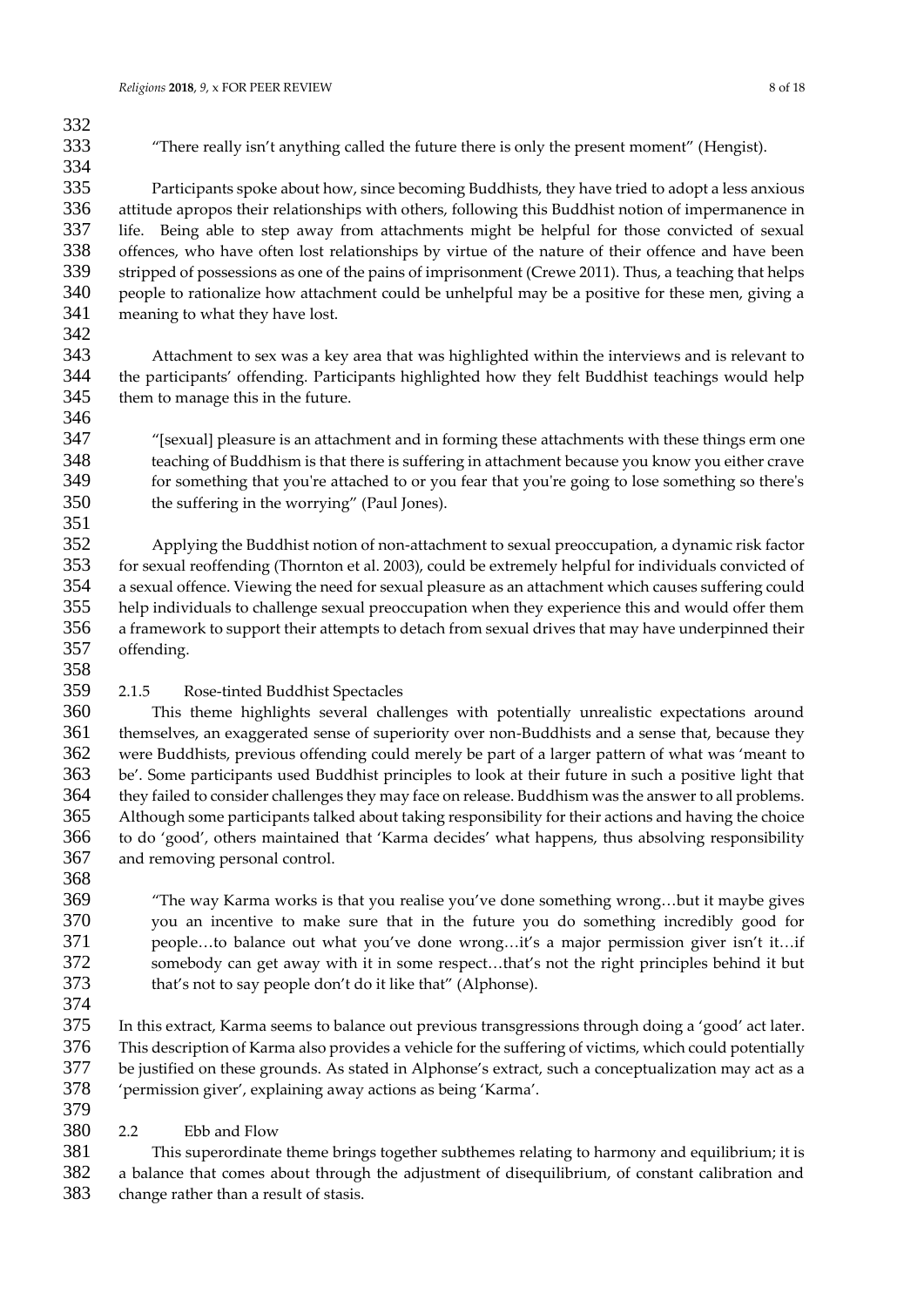2.2.1 Karma A number of participants discussed how practising Buddhism has helped them to recognise that their actions are their responsibility, that they have the choice to do good, and must take the consequences of their actions if they do not. Participants spoke about the balancing out of good and bad.

 Karma and what this means to the participants was a substantive topic in participants' narratives. It appeared that this had a substantial impact on how the participants made decisions. 

- <sup>393</sup> "If you dish out bad Karma all the time you're going to end up coming back in these places so<br><sup>394</sup> try and good Karma and things will go nice...I find it a lot more enjoyable to erm have good try and good Karma and things will go nice…I find it a lot more enjoyable to erm have good Karma…I've got a clear conscious I can go back to my cell and I can sleep every night whereas before I found it very difficult" (John Doe).
- 

 In the extract above, John Doe describes the notion of Karma as providing him with a level of inner peace. The emphasis placed on the concept of Karma appears to change how participants feel about their life and decision making. Learning about Karma appears to have provided them with a reason to behave well, which they said they were previously lacking. When practising Buddhism, 402 behaving positively has the added incentive of providing good Karma which may motivate<br>403 individuals to make more positive decisions. The combination of increased responsibility-taking for individuals to make more positive decisions. The combination of increased responsibility-taking for behaviour combined with the morality and ethics taught by Buddhism and the concept of Karma encouraged participants to want to behave in a way they perceived as being 'good' or 'kind'.

 "I was just going through this process of trying to understand things…just looking at me…why my life had been such a disaster…the conclusions that I come to was it was, erm, it was my decision erm, no matter how clouded my mind was it was, you know, no matter what I had experienced up to that point, it was still my decision" (Paul Jones).

 This links with research that indicates that an internal locus of control has been associated with increased benefit from treatment in a sample of people who had abused children. Further, having an 414 internal locus of control prior to treatment was an important predictor of treatment success (Fisher,<br>415 Beech and Browne 1998). Believing they have a choice in their decisions provides the participants Beech and Browne 1998). Believing they have a choice in their decisions provides the participants with a sense of control over their lives. Combined with the decision to try and do good (as set out in the previous superordinate theme, *Better as a Buddhist*) a belief in Karma could contribute to the men 418 living a fulfilling and pro-social life in the future. In the extract above, participant Paul Jones twice<br>419 emphasizes the difficulties he was encountering when he offended. However, he also affirms that he 419 emphasizes the difficulties he was encountering when he offended. However, he also affirms that he 420 must nevertheless take responsibility for his decisions. The feeling of being in control and taking must nevertheless take responsibility for his decisions. The feeling of being in control and taking responsibility for one's actions, as exemplified in an internal locus of control, would be considered a positive outcome for a treatment intervention and consequent desistance, certainly for those convicted of sexual offences (McAnena, Craissati and Southgate 2016).

2.2.2 Emotional Balance

 This theme highlights how participants have used Buddhist practice, and in particular 427 mindfulness and meditation, to help them to manage strong negative emotions including anger and<br>428 depression. Research has shown that people with sexual convictions can lack emotional management 428 depression. Research has shown that people with sexual convictions can lack emotional management<br>429 skills: developing skills to be able to deal with unhelpful emotions can be extremely beneficial to such skills; developing skills to be able to deal with unhelpful emotions can be extremely beneficial to such individuals (Gillespie et al. 2012).

 "I was going into heavy depressions…I have to fight the urge to kill myself in all of the negative energy…using the meditation and skills when I was going through the negative process I was able to get on top of the downward spiral before it was able to get hold of me and drag me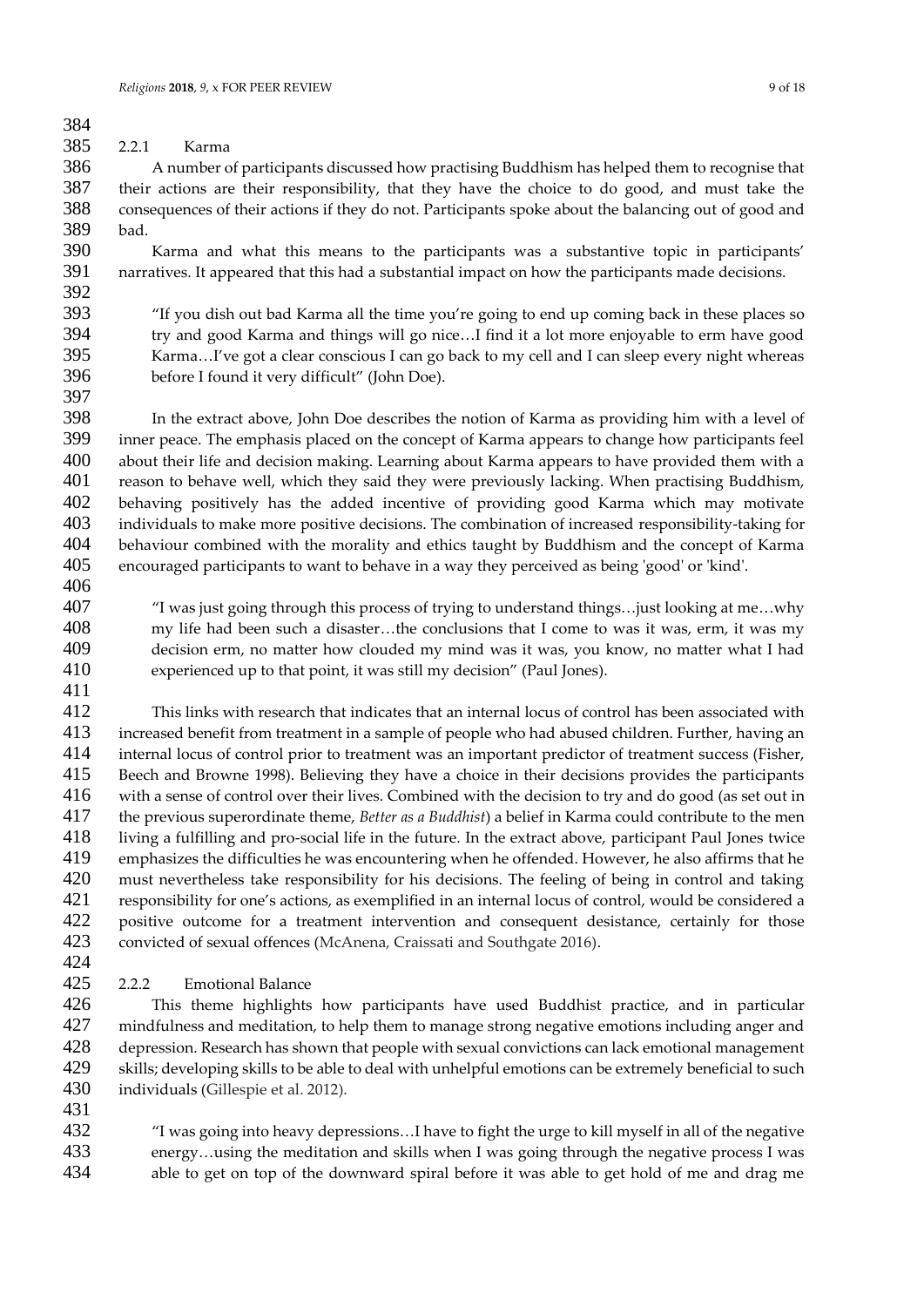down…I'm able to recognise when it's coming and I can then go and meditate and control it to stop it from coming" (Keith).

 This extract suggests that Buddhist practice has provided him with the tools to be able to recognise and manage bouts of depression more effectively using techniques of mindfulness and meditation. Being better equipped to cope with negative emotions will benefit a range of areas of individuals' lives, including relationships, employment, physical health and desistance from sexual offending. Another participant reflects on how Buddhism has helped him change his angry outlook on himself and others.

 "If I hadn't stumbled across [Buddhism] I'd be really really angry with myself and with everybody else as well…I wouldn't be, you know, even a vaguely pleasant person I don't think, erm I'd be very very sad as well... It helps you deal with stress it helps you deal with deep emotions and gives you perspective" (Hengist).

- Providing a healthy and helpful coping strategy for dealing with emotions, and a better base from which to problem solve ('perspective') is a healthy part of the desistance process (Ward and Mann 2004).
- 

 Participants also talked about how their Buddhist practice and identifying as a Buddhist helped them to deal with the stigma of being labelled as a 'sex offender' by providing them with an alternative 'good' identity which they could develop and focus on, relating back to the earlier theme of atonement.

 "The normal human being inside you is disgusted and ashamed by it [offending] and the Buddhist inside you perks up a little bit and you are still disgusted and ashamed but you're also, you also understand, it takes account of the fact you can be a better person in the future" (Alphonse).

 It is possible that developing a Buddhist identity helps prisoners to cope with the problems of being in custody. By developing and changing themselves during their sentence, they can manage the emotions associated with having their freedom restricted, a lack of control and being away from friends, family and their normal coping strategies. This positive identity may also provide them with hope for the future which in turn helps them to cope with the difficulties of serving a custodial 469 sentence, and the pains of imprisonment associated with this (Crewe 2011). In this sense, changes in<br>470 identity through Buddhist practice strike at the heart of the 'Good Lives Model' (GLM) of offender 470 identity through Buddhist practice strike at the heart of the 'Good Lives Model' (GLM) of offender<br>471 rehabilitation (see Ward & Stewart 2003: Ward & Marshall 2007). The GLM aims to help offenders rehabilitation (see Ward & Stewart 2003; Ward & Marshall 2007). The GLM aims to help offenders construct more adaptive narrative identities while also giving the offender the tools to enable them to attain those goods which are important to them post-release. This parallels Vaughan's (2007) 474 argument that change in one's internal narrative identity comes from a reconsolidation of their<br>475 ultimate concerns. There is evidence to suggest that religion can represent the core from which many 475 ultimate concerns. There is evidence to suggest that religion can represent the core from which many<br>476 of these mechanisms can flourish and assist the desistance process in offenders (Perrin, Blagden, of these mechanisms can flourish and assist the desistance process in offenders (Perrin, Blagden, Winder & Norman, 2016.

- 
- 2.2.3 Acceptance

 This subtheme highlights how the participants described their approach to problems in life as a Buddhist. They spoke about the notion of 'impermanence': that things are constantly changing. 482 Participants explained that this helped them to accept how things are in the present moment and to reduce craving and desire for things to be different. reduce craving and desire for things to be different.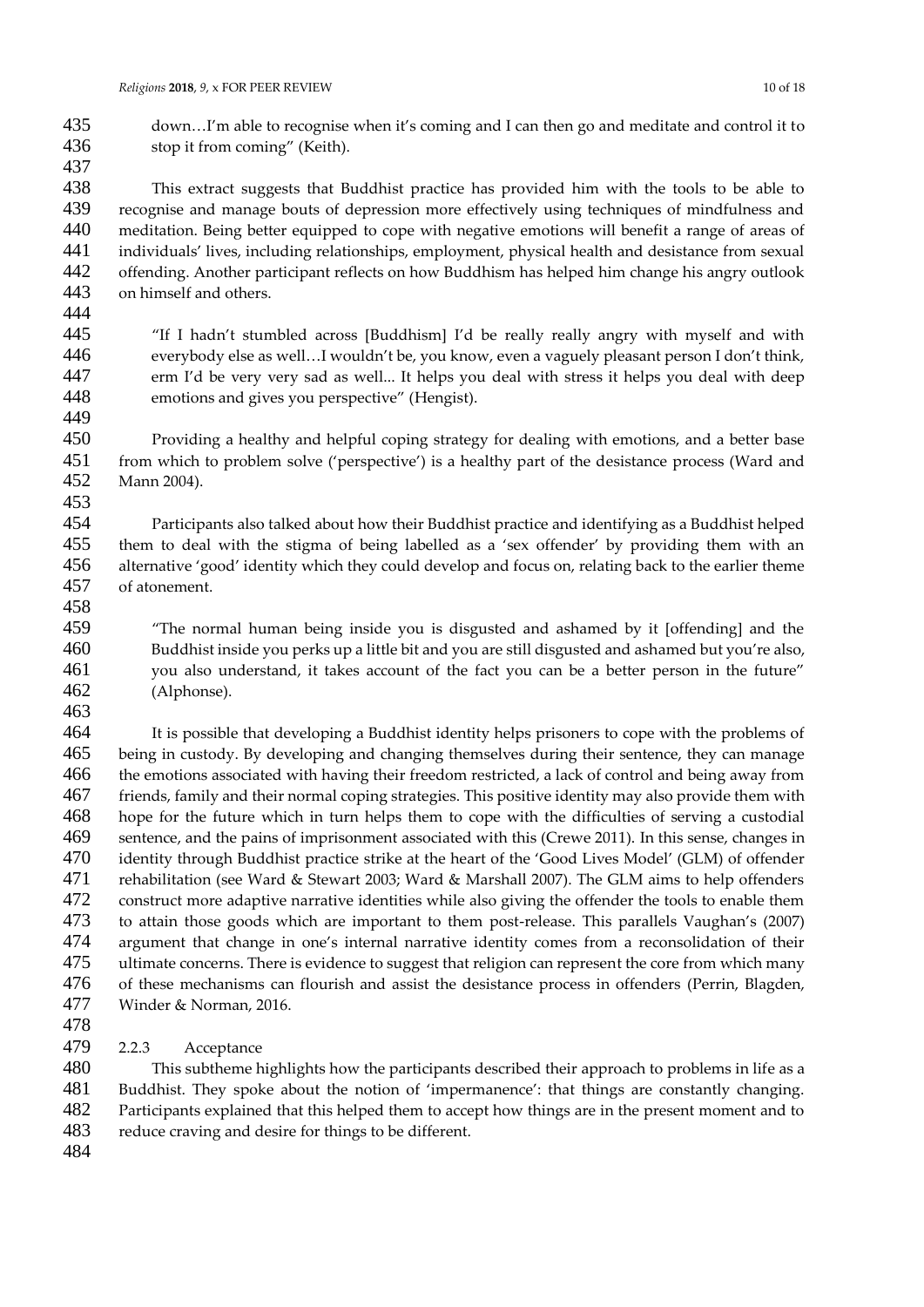"You shouldn't crave for things because craving is what causes the suffering...be satisfied with how it is there and then...things are forever changing, nothing stays the same, people come and go" (Paul Swift).

 Paul Swift states you 'shouldn't' crave for things, here he is setting himself a strict rule which he reports to live by. It appears this is an ideal to strive for rather than being an easy goal to achieve as he later highlights how he does experience cravings and struggles to stay 'in the moment' at times.

- "I'm more focused…more considered kind of life…how to respond on a daily basis in a better way…look at the chain of consequences" (Paul Jones).
- Here Paul Jones uses the concept of acceptance to explain how he approaches situations. By considering how behaviour and thoughts impact on each other allowed him to make better decisions. 498 One participant described getting to the 'it doesn't matter' stage before getting annoyed and<br>499 frustrated with a person or problem. This highlights how accepting the current moment can help the frustrated with a person or problem. This highlights how accepting the current moment can help the participants to manage difficult situations: to the Buddhist, since things are not permanent, but will change, one simply needs to wait as negative feelings will not last.
- 
- "it takes a lot of time even now I sort of get annoyed with certain things people's actions but again it's just a passing moment" (Paul Swift).
- 2.2.4 Open to abuse

 One further element to this subtheme was the idea that Buddhist prisoners are left vulnerable within the establishment due to the nature of their beliefs and their practice. Practising Buddhist principles and being thoughtful of others allows individuals to take advantage of them. The fact that other individuals do not live by the same principles they do leaves them open to potential victimisation. 

- "because of our um giving freely people will take advantage of it they'll come into my cell and they'll say I want a cigarette by rights I have to give them one coz they've asked you know I give freely but some of them jump on board and they use that excuse to say oh I want this I want that you know I don't say anything it's not my problem they're the ones with the problem not me you know if I've got it they can have it if I haven't got it they don't full stop ... you've got to be very careful you can be taken advantage of" (Keith).
- 520 Within this extract, Keith acknowledges his duty to give freely as a Buddhist, but he also appears<br>521 to resent this at times. to resent this at times.
- 

### **3. Discussion**

 This research highlights how participants serving custodial sentences for a sexual offence 525 perceive that they have changed through becoming a Buddhist and engaging in Buddhist practice.<br>526 Participants reported how they used Buddhism to cope with daily life within custody as well as to Participants reported how they used Buddhism to cope with daily life within custody as well as to develop themselves into 'better', more pro-social individuals ready for release. While the sample size was modest, it was appropriate for the phenomenological method used which requires detailed analysis of rich, idiographic data. It should be acknowledged that the sample was self-selecting and constituted 15 percent of the Buddhist population in the prison.

 So why Buddhism? The current study with prisoners who identify as Buddhist is part of a larger research program with individuals of different faiths (see Winder, Blagden and Lievesley, 2016; Blagden, Winder and Lievesley, under review). Research on the link between recidivism and religion has demonstrated a weak association between the two (Johnson 2004): research such as this has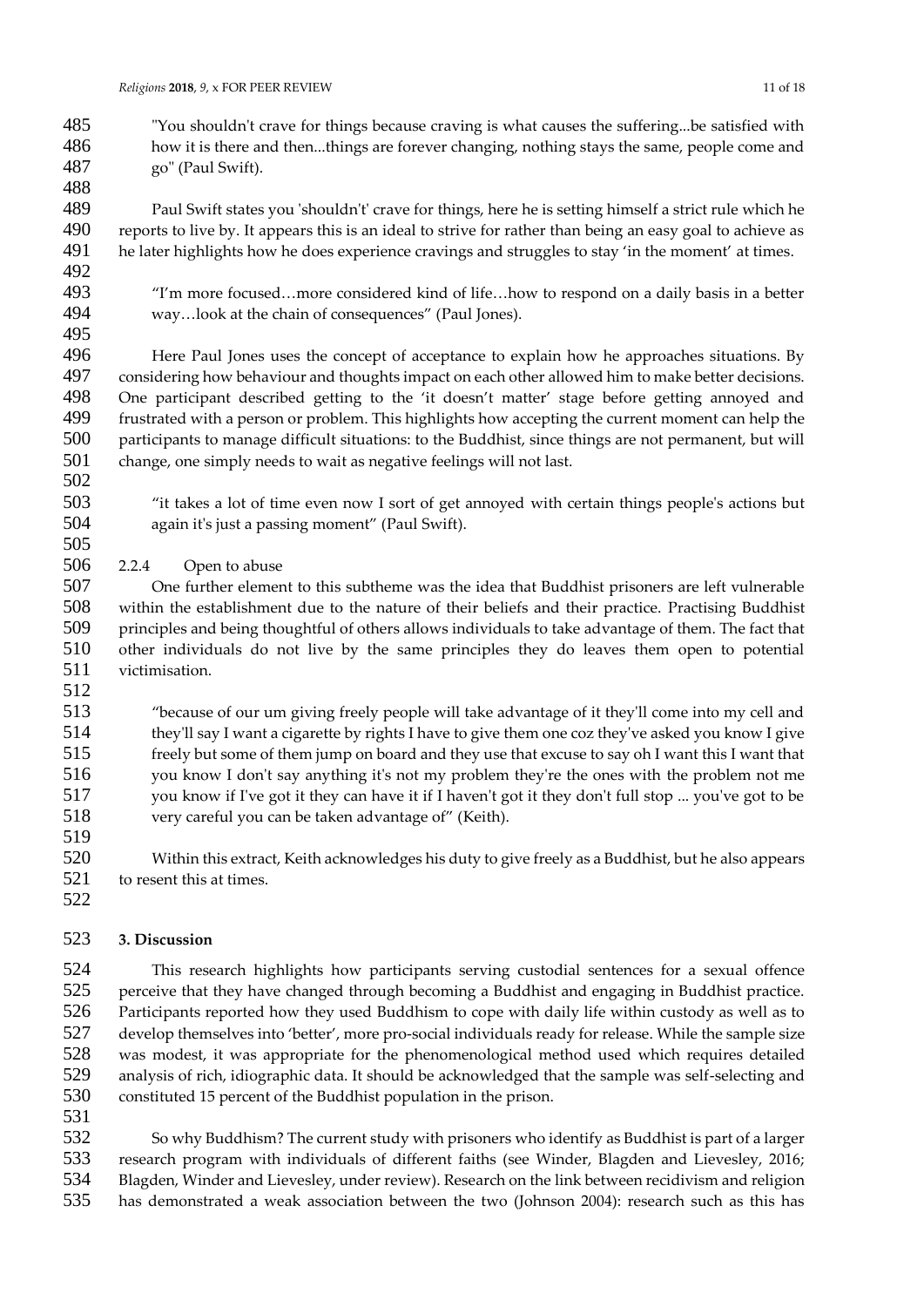536 however led to calls for more research on the impact of religious involvement and, in particular, faith-<br>537 based treatment programs in prison (see, for example, Thomas and Zaitzow 2006). Alongside based treatment programs in prison (see, for example, Thomas and Zaitzow 2006). Alongside quantitative studies, it is important to undertake qualitative research that helps to inform our understanding of the theoretical and clinical basis for any statistical relationships. The current study was designed to achieve this idiographic exploration of Buddhist faith and practice.

 One of the main aims of cognitive-behavioral-based interventions (the main form of intervention in the UK prison service) is to provide individuals with skills that they lack, which may have contributed to their offending. Participants highlighted how Buddhism and their Buddhist practice has enabled them to develop in ways that improved their emotional regulation, problem solving and develop an internal locus of control. These are all psychologically meaningful risk factors related to sexual offending (Mann, Hanson and Thornton 2010). Indeed, several parallels between Buddhist teachings and skills taught on offending behaviour programs became apparent. Both appear to 549 encourage individuals to change unhelpful negative behaviours, both encourage insight and<br>550 consideration of problems and feelings and both support building healthier, more content identities consideration of problems and feelings and both support building healthier, more content identities whilst reducing harm to others. As noted in the analysis Buddhist practice had links with the Good Lives Model of offender rehabilitation, a strengths based treatment approach, which moves away from focusing on risk factors and instead looks to galvanise any prosocial traits in offenders (ward 554 and Stewart, 2003). The GLM aims to help offenders construct more adaptive narrative identities and<br>555 some participants articualated that there Buddhist practice assist in the transition to more some participants articualated that there Buddhist practice assist in the transition to more positive/good selves. What is apparent is how both programs and Buddhism have the potential to support each other in assisting people who have committed a sexual offence to live an offence-free life. This is possibly unusual. Typically, the chaplaincy works separately form offending behaviour programs, and therapists may fear or avoid touching on areas relating to an individuals' faith, for fear of offence or accusations of prejudice (Wakame 2014). However, it is important that the existence and impact of the beliefs presented by religious individuals are not avoided by the prison service. Religious illiteracy (Moore 2007) amongst therapists working with individuals convicted of sexual offences hinders the unravelling of faith-linked rationalizations for offending behaviour, an integral part of cognitive-behavioral treatment programs.

 From understanding Buddhist practices, there seemed a substantial number of benefits for participant. Indeed, some of the Buddhist practices such as mindfulness and compassion are being adopted into mainstream, secular treatment programs. However, as with any faith, there are indubitably going to arise misunderstandings apropos beliefs and practices that may foster unhealthy attitudes or behavior by adherents. Prisoners, in their somewhat isolated existence, may cultivate to 571 an extreme faith-based attitudes or behavior, some of which may be unhealthy for this particular<br>572 service user group. The main example of this here is regarding attachment: while participants service user group. The main example of this here is regarding attachment; while participants highlighted how Buddhism would discourage having attachments (towards people or objects), research has demonstrated that having an emotionally intimate relationship with a partner (which would involve an attachment) can help to protect individuals from further sexual offending. This is 576 a clear conflict between what an individual's Buddhist practice may tell them and what professionals<br>577 involved in helping someone to remain offence-free may encourage. Of course, having an involved in helping someone to remain offence-free may encourage. Of course, having an emotionally intimate relationship (or an attachment) is not the sole factor involved in remaining 579 offence-free and it is possible that someone could live pro-socially without this; but it is an element<br>580 that could cause conflict for individuals who are incarcerated for a sexual offence and who are that could cause conflict for individuals who are incarcerated for a sexual offence and who are Buddhist. Another example of Buddhist practice potentially conflicting with risk management is the idea that the future does not exist. This concept is linked to mindfulness and that individuals should 583 live in the moment as much as possible. Although most participants were realistic about needing to<br>584 plan for the future, it is possible that some Buddhist prisoners may choose not to do this, choosing to 584 plan for the future, it is possible that some Buddhist prisoners may choose not to do this, choosing to<br>585 manage themselves in the moment instead. This could be problematic for an individual as they would manage themselves in the moment instead. This could be problematic for an individual as they would not be foreseeing any potential consequences of their actions or anticipating any future risk that could be a result of their actions or behavior. Previous research has found religion could be used in self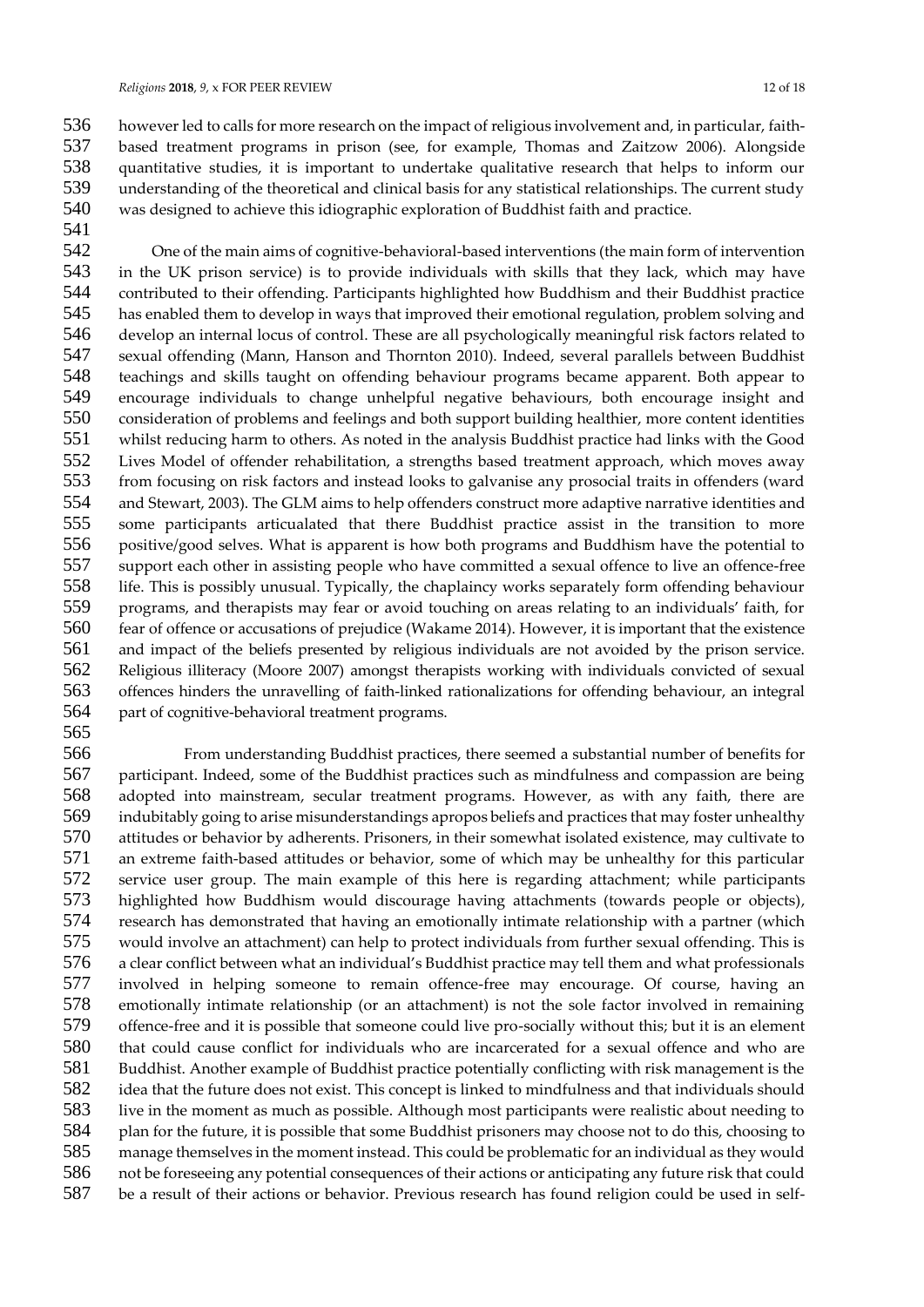588 serving ways by individuals who interpreted religious doctrine in a way that allowed them to justify 589 their behaviour, exacerbating their offending (Topalli, Brezina and Bernhardt 2013).

590

 It should also be acknowledged that this research cannot comment on the utility (or otherwise) of Buddhist practices in the community. Feeling accepted by a community can be an important protective factor for desistance by individuals with sexual convictions; the current study is unable to comment on the experiences of Buddhist participants in the community, nor the participants' ability or desire to continue to practice Buddhism when they are released. Future studies would find this a useful area to explore.

597

#### 598 **4. Materials and Methods**

#### 599 4.1 Participants

 The sample consisted of seven adult males convicted of a sexual offence who were currently serving sentences at a UK prison which specialises in working with men convicted of such offences. Although the sample size is modest, thorough analysis of the data was prioritised over a larger sample size as this allowed a richer exploration of the idiographic data.

604

 Participants were all white British, with a mean age of 42 (SD: 16.02). All participants had completed an offending behavior program, either a specialist sex offender treatment program or a living skills program. The inclusion criteria for the research were: prisoners, serving a custodial sentence for a sexual offence, identifying themselves as Buddhist. The sample comprised 15 percent of the Buddhist population at the prison.

610

611 Participants' names were changed to pseudonyms to protect their identities and provide them 612 with anonymity throughout the study. See Table 2 for information regarding the participants.

- 613
- 

# 614 Table 2. Participant information

615

| $\mathbf{P}$   | Pseudonym  | Occupation                               | Religious before / after         | Offending behavior              |
|----------------|------------|------------------------------------------|----------------------------------|---------------------------------|
|                |            |                                          | offending                        | programmes completed            |
| $\mathbf{1}$   | Hengist    | Worked on night club doors,<br>pub doors | Discovered Buddhism in<br>prison | Core SOTP                       |
| $\overline{2}$ | Alphonse   | Student                                  | Buddhist since age 8             | Thinking Skills                 |
|                |            |                                          |                                  | Programme                       |
|                | Paul Swift | Only in the community for                |                                  | Core SOTP                       |
|                |            | short time, worked as a                  | Raised Church of England,        | <b>Enhanced Thinking Skills</b> |
| 3              |            | joiner, barman and in a                  | discovered Buddhism in           | Controlling Anger and           |
|                |            | burger bar                               | prison                           | Learning to manage it           |
|                |            |                                          |                                  |                                 |
|                | Keith      | Medically retired/                       | Discovered Buddhism in<br>prison | Becoming New Me SOTP            |
| 4              |            | previously a lorry driver                |                                  | <b>Adapted Better Lives</b>     |
|                |            |                                          |                                  | <b>Booster</b>                  |
|                | Keith B    |                                          | Raised Church of England;        | Thinking Skills                 |
| 5              |            | <b>Emergency Medical</b>                 | practicing Buddhism at           | Programme                       |
|                |            | Technician                               | times throughout life            | Core SOTP                       |
|                |            |                                          |                                  | <b>Extended SOTP</b>            |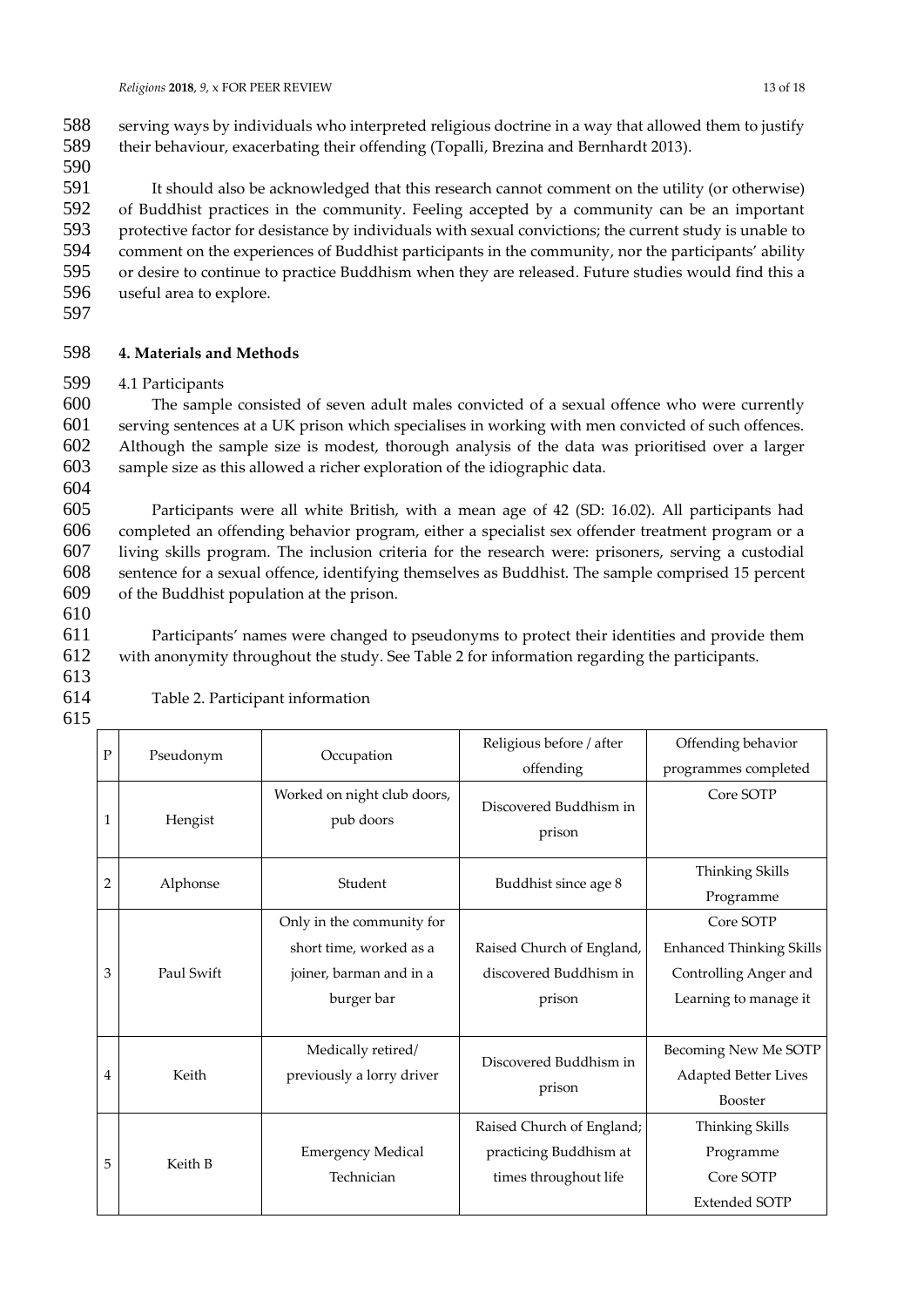|   |   |            |                |                                  | Prison-Addressing               |
|---|---|------------|----------------|----------------------------------|---------------------------------|
| 6 |   | John Doe   | Electrician    | Raised Roman Catholic            | Substance Related               |
|   |   |            |                |                                  | Offending                       |
|   |   |            |                |                                  | <b>Enhanced Thinking Skills</b> |
|   |   |            |                |                                  | Core SOTP                       |
|   |   |            |                |                                  | <b>Extended SOTP</b>            |
|   | 7 | Paul Jones | Police Officer | Discovered Buddhism in<br>prison | Core SOTP                       |

 4.2 Data Collection

 Access to participants was granted following ethical approval by Her Majesty's Prison Service and a UK university. Potential participants were recruited through visiting the establishment Buddhist group, posters on the wings and an interview on the prison radio station. Volunteers contacted the lead researcher who arranged an information and consent appointment with potential participants.

 All participants were interviewed on a one-to-one basis by one of the researchers in a private room within the prison, offering a respectful environment for participants to discuss their experiences. Each interview was recorded on a passcode-protected dictaphone and transcribed verbatim.

#### 4.2.1 Interviews

The data were collected through semi-structured interviews, which lasted between 1.5 and 3 hours.

 The interview schedule was developed from that used for previous research investigating Christianity within this population (Winder, Blagden and Lievesley, in press) and the questions were

 adapted to reflect the differences between Buddhism and the Christian faith. The questions were categorized into five main sections:

- 1. Questions about their Buddhist practice and the values they associated with this
- 2. Self, home and family environment, personal information (such as occupation and age)
- 3. Their Buddhist beliefs in relation to their offending
- 4. Treatment interventions and their Buddhist beliefs
- 5. Future plans, goals, and coping outside prison
- 
- 4.3 Analysis

 The research utilised the analytic method of Interpretative Phenomenological Analysis (IPA). This method was chosen as its aim is to explore the lived experience of individuals and the meaning they attribute to that, whilst also acknowledging and including the impact of the researchers' interpretations.

 IPA is concerned with the quality of the experience rather than with the identification of cause- effect relationships (Willig 2008). This means it can attempt to explain events and experiences but cannot predict them. Although it is subjective, it is systematic. Through analyzing the semi-structured interviews, we aimed to facilitate the understanding of experiences of Buddhist individuals convicted of a sexual offence. Analysis was guided by previous precedents (see for example, Smith 2004; Smith and Osborn 2008), entailing detailed reading and re-reading of transcripts, the production of notes pertaining to possible subordinate themes, and systematic generation and clustering of subordinate

themes into superordinate themes.

#### **5. Conclusions**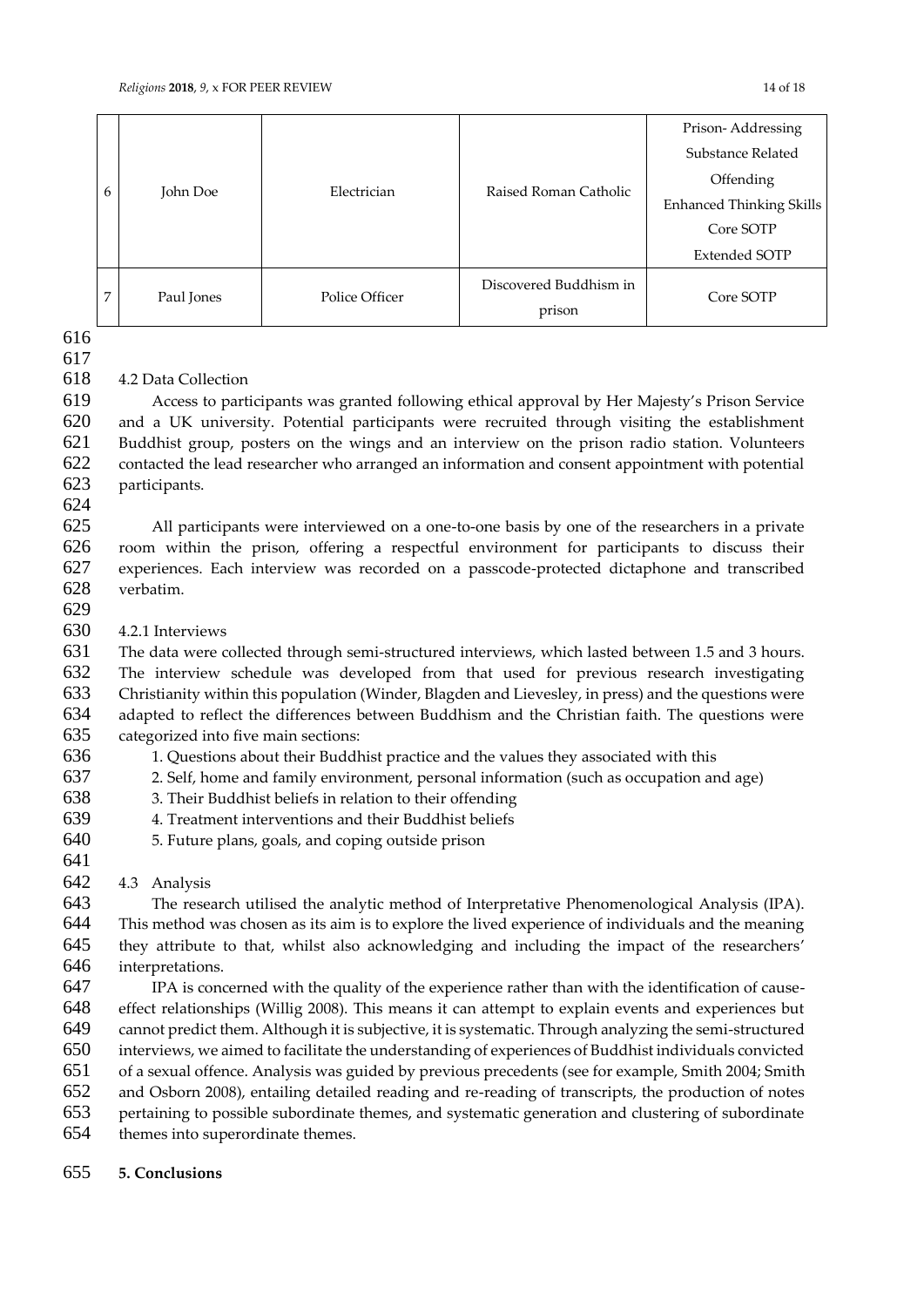It appears that many aspects of Buddhism could be helpful for individuals both on a risk management and a personal level. The interviews highlighted how Buddhism has the potential to act as a protective factor for some individuals by helping them to build insight and awareness, skills to manage emotions, become part of a pro-social community and develop morality and compassion towards themselves and others. These are all positive elements and it was clear from the research how much the participants felt they had benefited from their Buddhist practice.

 One concern was the potential for misinterpretation from individuals, despite clear guidance from the Buddhist Chaplain. It is possible that individuals will interpret the Buddhist teachings in their own way, in fact one element Buddhism teaches is about taking responsibility and making up your own mind about how to behave (The Eightfold Path). This could potentially lead to individuals choosing risky behaviours and justifying them either with Karma or through cognitive distortions. 

 One outcome of the research was the idea of teaching ethics alongside mindfulness in order to promote compassion and kindness. This is something that the participants and the Buddhist Chaplain were passionate about when discussing the use of mindfulness within interventions. As the concept of mindfulness comes from Buddhism this is particularly relevant and it is interesting that Compassion Based Therapy is becoming more popular within psychology. This could suggest an increase in the belief that building compassion can help to improve individuals' lives.

 One positive outcome from this research is that all participants noted a need and a motivation to make changes to themselves, and a wish to be offence-free in future. Participants all spoke hopefully about being able to manage their risk in the community. Although there is no clear indication that Buddhist practice in itself reduces the risk of sexual recidivism, it appears to provide adherents with an element of hope and motivation to change. Emerging evidence would indicate this is a positive finding indeed.

**Conflicts of Interest:** The authors declare no conflict of interest.

#### **References**

 Beckstead, A. Lee. "Can we change sexual orientation?" *Archives of Sexual Behavior* 41, no. 1 (2012): 121-134. 

 Beier, Klaus M., Christoph J. Ahlers, David Goecker, Janina Neutze, Ingrid A. Mundt, Elena Hupp, and Gerard A. Schaefer. "Can pedophiles be reached for primary prevention of child sexual abuse? First results of the Berlin Prevention Project Dunkelfeld (PPD)." *The Journal of Forensic Psychiatry & Psychology* 20, no. 6 (2009): 851-867.

- Blagden, Nicholas, Winder, Belinda and Lievesley, Rebecca. ""The resurrection after the old has gone and the new has come": Understanding narratives of forgiveness, redemption and resurrection in Christian individuals
- serving time in custody for a sexual offence", Under review.
- 

 Bowen, Sarah, Katie Witkiewitz, Tiara M. Dillworth, Neharika Chawla, Tracy L. Simpson, Brian D. Ostafin, Mary E. Larimer, Arthur W. Blume, George A. Parks, and G. Alan Marlatt. "Mindfulness meditation and substance use in an incarcerated population." *Psychology of addictive behaviors* 20, no. 3 (2006): 343.

- 
- Clear, Todd R., Patricia L. Hardyman, Bruce Stout, Karol Lucken, and Harry R. Dammer. "The value of religion in prison: An inmate perspective." *Journal of contemporary criminal Justice* 16, no. 1 (2000): 53-74.
- de Vries Robbé, Michiel, Ruth E. Mann, Shadd Maruna, and David Thornton. "An exploration of protective factors supporting desistance from sexual offending." *Sexual Abuse*27, no. 1 (2015): 16-33.
- 
- Derezotes, David. "Evaluation of yoga and meditation trainings with adolescent sex offenders." *Child and Adolescent Social Work Journal* 17, no. 2 (2000): 97-113.
-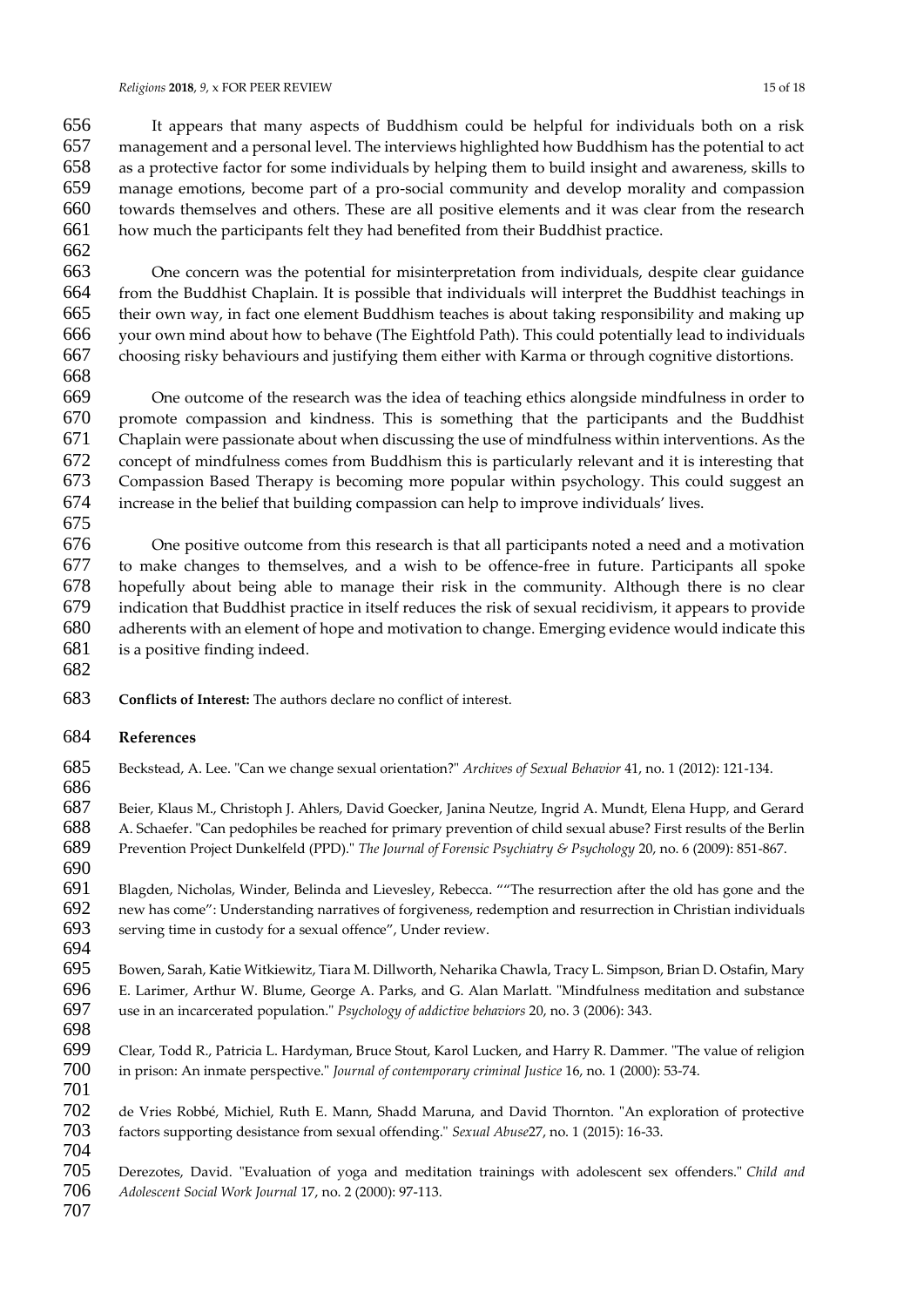- Dunn, James M. "Benefits of Mindfulness Meditation in a Corrections Setting." 2010. [pdf]: 1-37. Available at: Benefits of Mindfulness Meditation in a Corrections Setting Eshuys, Donna, and Stephen Smallbone. "Religious affiliations among adult sexual offenders." *Sexual abuse: a journal of research and treatment* 18, no. 3 (2006): 279-288. Fisher, Dawn, Anthony Beech, and Kevin Browne. "Locus of control and its relationship to treatment change and abuse history in child sexual abusers." *Legal and Criminological Psychology* 3, no. 1 (1998): 1-12. Gillespie, Steven M., Ian J. Mitchell, Dawn Fisher, and Anthony R. Beech. "Treating disturbed emotional regulation in sexual offenders: The potential applications of mindful self-regulation and controlled breathing techniques." *Aggression and Violent Behavior* 17, no. 4 (2012): 333-343. 721 Göbbels, Svenja, Tony Ward, and Gwenda M. Willis. "An integrative theory of desistance from sex<br>722 offending." Aggression and Violent Behavior 17, no. 5 (2012): 453-462. offending." *Aggression and Violent Behavior* 17, no. 5 (2012): 453-462. Goffman, Erving. "Stigma: Notes on a spoiled identity." *Jenkins, JH & Carpenter* (1963). Hallett, Michael, and J. Stephen McCoy. "Religiously motivated desistance: An exploratory study." *International Journal of Offender Therapy and Comparative Criminology* 59, no. 8 (2015): 855-872. Harper, Craig A., Todd E. Hogue, and Ross M. Bartels. "Attitudes towards sexual offenders: What do we know, and why are they important?" *Aggression and violent behavior* 34 (2017): 201-213. Huesmann, L. Rowell. "The role of social information processing and cognitive schema in the acquisition and maintenance of habitual aggressive behavior." In *Human aggression*, pp. 73-109. 1998. Jahnke, Sara, Roland Imhoff, and Juergen Hoyer. "Stigmatization of people with pedophilia: Two comparative surveys." *Archives of sexual behavior* 44, no. 1 (2015): 21-34. Johnson, Byron R. "Religious programs and recidivism among former inmates in prison fellowship programs: A long-term follow-up study." *Justice Quarterly* 21, no. 2 (2004): 329-354. Kewley, Stephanie, Anthony R. Beech, and Leigh Harkins. "Examining the role of faith community groups with sexual offenders: A systematic review." *Aggression and violent behaviour* 25 (2015): 142-149. Kewley, Stephanie, Michael Larkin, Leigh Harkins, and Anthony R. Beech. "Restoring identity: The use of religion as a mechanism to transition between an identity of sexual offending to a non-offending identity." *Criminology & Criminal Justice* 17, no. 1 (2016): 79-96. Khoury, Bassam, Tania Lecomte, Guillaume Fortin, Marjolaine Masse, Phillip Therien, Vanessa Bouchard, Marie-Andrée Chapleau, Karine Paquin, and Stefan G. Hofmann. "Mindfulness-based therapy: a comprehensive meta-analysis." *Clinical psychology review* 33, no. 6 (2013): 763-771. Kumar, Sameet M. "An introduction to Buddhism for the cognitive-behavioral therapist." *Cognitive and Behavioral Practice* 9, no. 1 (2002): 40-43. LeBel, Thomas P., Ros Burnett, Shadd Maruna, and Shawn Bushway. "The chicken and egg of subjective and social factors in desistance from crime." *European Journal of Criminology* 5, no. 2 (2008): 131-159. Mann, Ruth E., R. Karl Hanson, and David Thornton. "Assessing risk for sexual recidivism: Some proposals on the nature of psychologically meaningful risk factors." *Sexual Abuse* 22, no. 2 (2010): 191-217.
- 
- Markus, Hazel, and Paula Nurius. "Possible selves." *American psychologist* 41, no. 9 (1986): 954.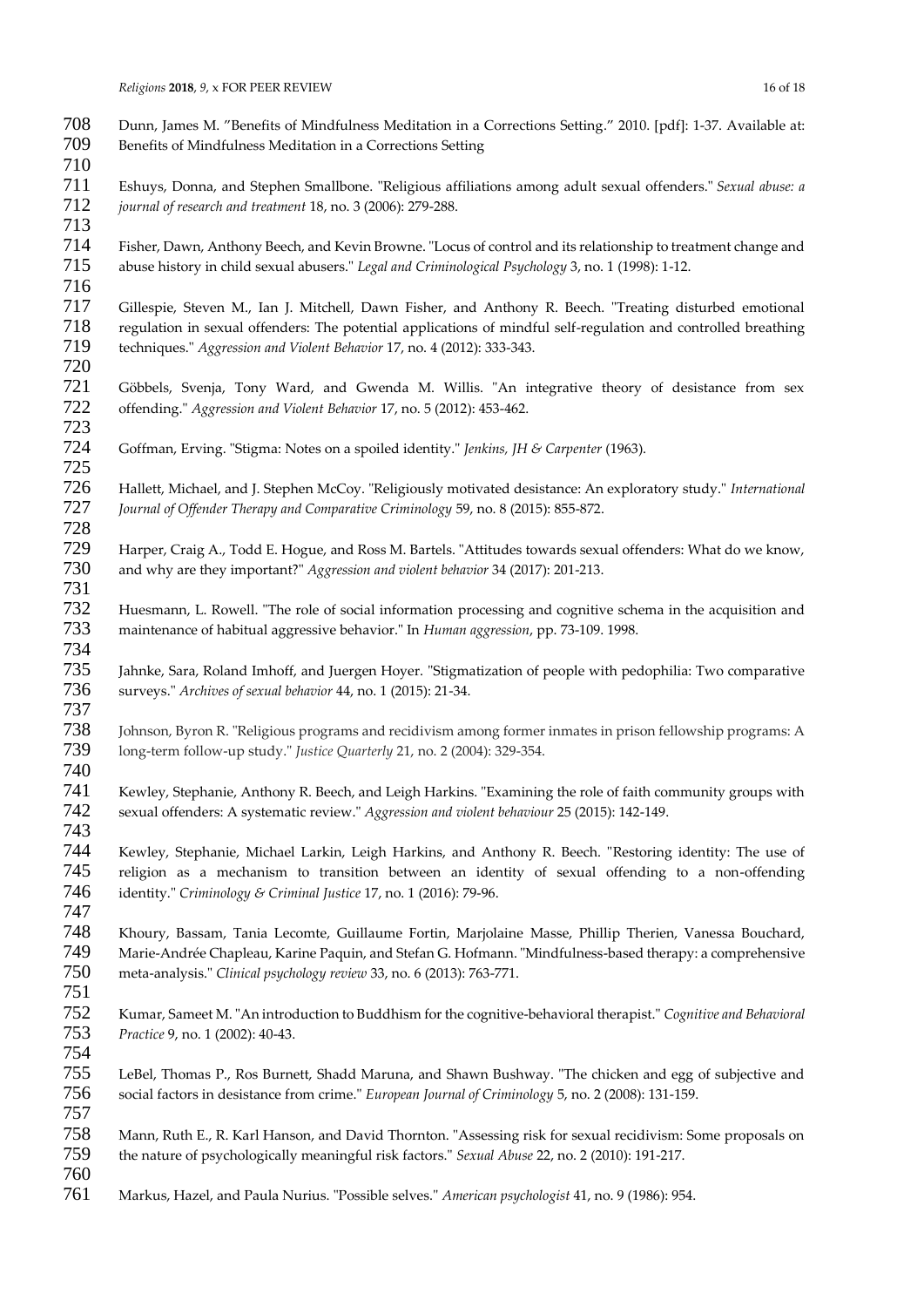| 762                      |                                                                                                                                                                                                                                                        |
|--------------------------|--------------------------------------------------------------------------------------------------------------------------------------------------------------------------------------------------------------------------------------------------------|
| 763<br>764               | Maruna, Shadd, Louise Wilson, and Kathryn Curran. "Why God is often found behind bars: Prison conversions<br>and the crisis of self-narrative." Research in Human Development 3, no. 2-3 (2006): 161-184.                                              |
| 765                      |                                                                                                                                                                                                                                                        |
| 766<br>767               | Maruna, Shadd. Making good. Washington, DC: American Psychological Association (2001).                                                                                                                                                                 |
| 768<br>769               | McAdams, Dan. P. "The problem of narrative coherence." Journal of constructivist psychology 19, no. 2 (2006): 109-<br>125.                                                                                                                             |
| 770<br>771<br>772        | McAdams, Dan. P, Nana Akua Anyidoho, Chelsea Brown, Yi Ting Huang, Bonnie Kaplan, and Mary Anne<br>Machado. "Traits and stories: Links between dispositional and narrative features of personality." Journal of                                        |
| 773<br>774               | Personality 72, no. 4 (2004): 761-784.                                                                                                                                                                                                                 |
| 775<br>776<br>777        | McAnena, Caoimhe, Jackie Craissati, and Kelly Southgate. "Exploring the role of locus of control in sex offender<br>treatment." Journal of Sexual Aggression 22, no. 1 (2016): 95-106.                                                                 |
| 778<br>779<br>780        | McCulloch, Trish, and Fergus McNeill. Desistance-focused approaches. Vol. 154. Cullompton, Devon: Willan,<br>(2008).                                                                                                                                   |
| 781<br>782               | McGuire, James. "'What works' to reduce re-offending: 18 years on." (2013).                                                                                                                                                                            |
| 783<br>784<br>785        | Moore, Diane. Overcoming religious illiteracy: A cultural studies approach to the study of religion in secondary education.<br>Springer, 2007.                                                                                                         |
| 786<br>787<br>788        | O'Connor, Thomas P. "What works, religion as a correctional intervention: Part II." Journal of Community<br>Corrections 14, no. 2 (2005): 4-26.                                                                                                        |
| 789<br>790               | Offender Management Service. (2016)                                                                                                                                                                                                                    |
| 791<br>792               | Office for National Statistics. (2015)                                                                                                                                                                                                                 |
| 793<br>794<br>795        | Perrin, Christian, and Nicholas Blagden. "Accumulating meaning, purpose and opportunities to change 'drip by<br>drip': the impact of being a listener in prison." Psychology, Crime & Law 20, no. 9 (2014): 902-920.                                   |
| 796<br>797<br>798<br>799 | Perrin, Christian, Nicholas Blagden, Belinda Winder, and Christine Norman. "Religion and Desistance: Working<br>with Sexual and Violent Offenders." Finding Freedom in Confinement: The Role of Religion in Prison Life (2018):<br>24.                 |
| 800<br>801<br>802        | Presser, Lois. "Violent offenders, moral selves: Constructing identities and accounts in the research<br>interview." Social problems 51, no. 1 (2004): 82-101.                                                                                         |
| 803<br>804<br>805        | Presser, Lois, and Suzanne Kurth. "I got a quick tongue': Negotiating ex-convict identity in mixed<br>company." How offenders transform their lives (2009): 72-86                                                                                      |
| 806<br>807<br>808        | Rodrigues, Jennifer. "Presence, clarity and the space of receptivity in counselling: shambhala buddhist<br>counsellors' narratives of experience." PhD diss., University of British Columbia, 2005.                                                    |
| 809<br>810<br>811        | Salas-Wright, Christopher P., Margaret Lombe, Michael G. Vaughn, and Brandy R. Maynard. "Do adolescents<br>who regularly attend religious services stay out of trouble? Results from a national sample." Youth & Society 48,<br>no. 6 (2016): 856-881. |
| 812<br>813<br>814        | Schroeder, John. "Nagarjuna and the Doctrine of 'Skillful Means'" Philosophy East & West 50, no.4 (2000) 559-583                                                                                                                                       |